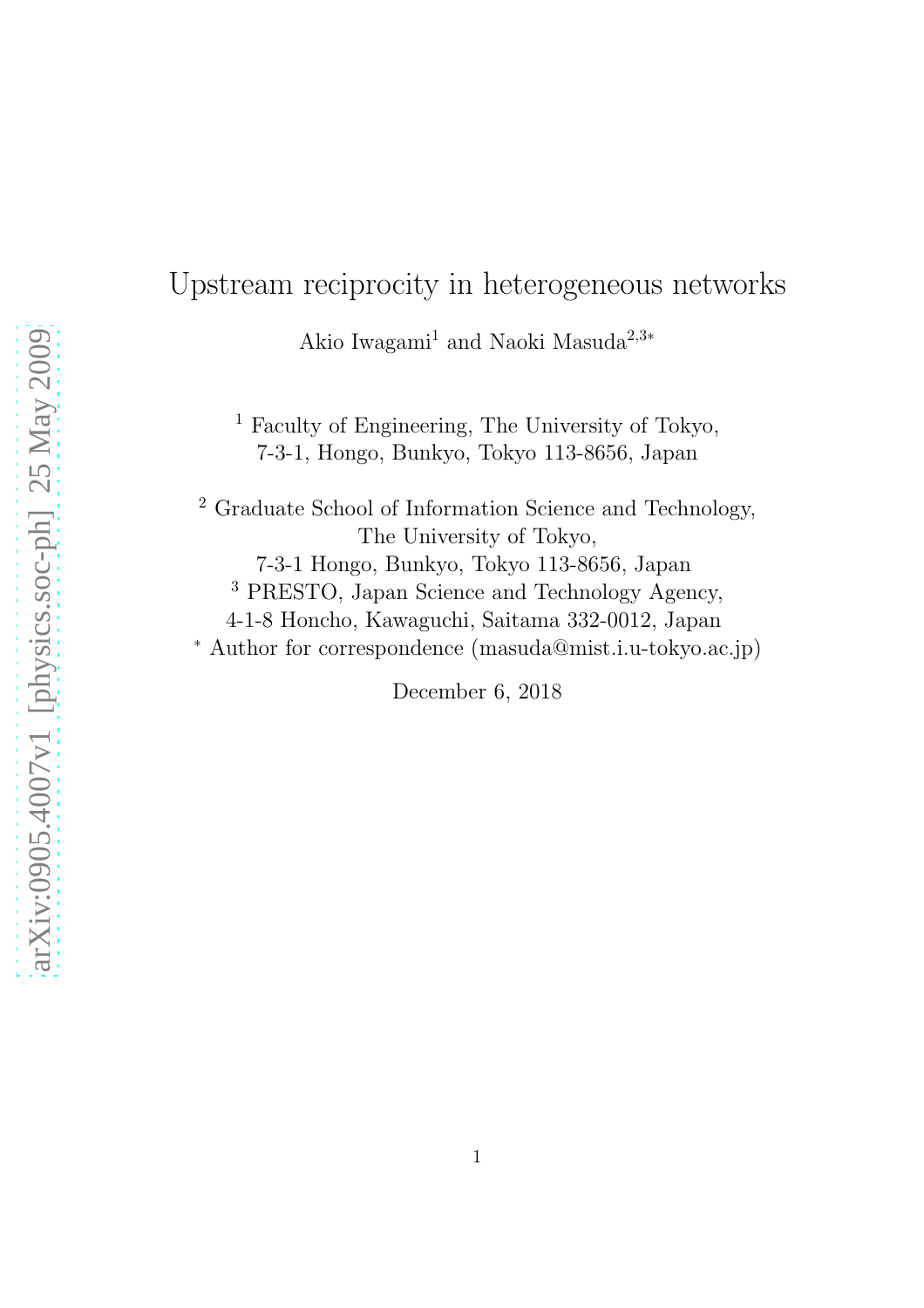#### Abstract

Many mechanisms for the emergence and maintenance of altruistic behavior in social dilemma situations have been proposed. Indirect reciprocity is one such mechanism, where altruistic actions of a player are eventually rewarded by other players with whom the original player has not interacted. The upstream reciprocity (also called generalized indirect reciprocity) is a type of indirect reciprocity and represents the concept that those helped by somebody will help other unspecified players. In spite of the evidence for the enhancement of altruistic behavior by upstream reciprocity in rats and humans, this mechanism has not been really supported in theory. In the present study, we numerically investigate upstream reciprocity in heterogeneous contact networks, in which the players generally have different number of neighbors. We show that heterogeneous networks considerably enhance cooperation in a game of upstream reciprocity. In heterogeneous networks, the most generous strategy, by which a player helps a neighbor on being helped and in addition initiates helping behavior, first occupies hubs in a network and then disseminates to other players. The scenario to achieve enhanced altruism resembles that seen in the case of the Prisoner's Dilemma game in heterogeneous networks.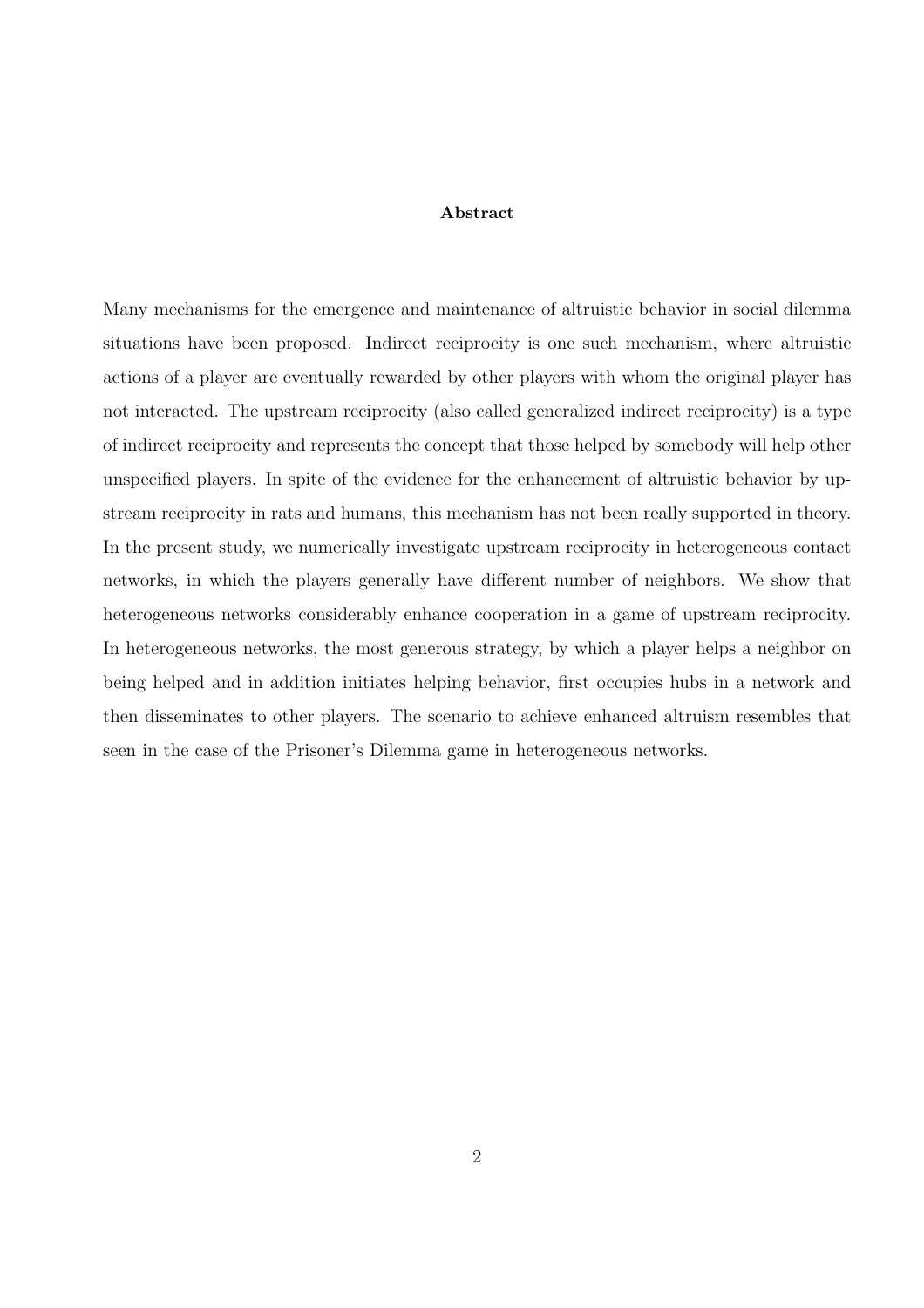## 1 Introduction

The mechanism for evolution and maintenance of altruism when egoistic behavior is apparently more advantageous has been a target of intensive studies. Among the many viable mechanisms proposed, we focus on indirect reciprocity, which refers to the concept that a cooperative player is helped by others with whom she/he has not interacted. Altruistic behavior is indirectly rewarded by way of chains of helping behavior of various players. There are two types of indirect reciprocity: downstream reciprocity and upstream reciprocity (Nowak, 2005). In downstream reciprocity, a player witnesses the behavior of other players as a third party. The observing player will assign a good reputation to player X if player X helps others. When a situation arises where this observer interacts with player  $X$  in the future, the observer will probably help X if and only if X has a good reputation. A player must establish a good reputation by helping others prior to being helped by other anonymous players. The downstream reciprocity is observed in behavioral experiments (Wedekind and Milinski, 2000; Milinski et al., 2002) and is firmly based on the theory of evolutionary games (Nowak and Sigmund, 1998a; Nowak and Sigmund, 1998b; Leimar and Hammerstein, 2001; Brandt and Sigmund, 2004; Ohtsuki and Iwasa, 2004; Ohtsuki and Iwasa, 2006).

In upstream reciprocity, the players first get help from other players. If the recipient complies with upstream reciprocity, then she/he helps another unspecified player. Theoretically, evolution of cooperation based on upstream reciprocity is considered to be difficult. In numerical simulations, cooperation is achieved only when the size of the interaction group is small (Boyd and Richerson, 1989; Pfeiffer et al., 2005). An analytical study showed that upstream reciprocity enables evolution of cooperation only in combination with another mechanism such as direct reciprocity (i.e., repeated interaction between the same players) or spatial reciprocity *(i.e.,* interaction between players on a one-dimensional lattice) (Nowak and Roch, 2007). However, upstream reciprocity has been observed in behavioral experiments conducted on humans (Dufwenberg et al., 2001; Greiner and Levati, 2005; Bartlett and DeSteno, 2006;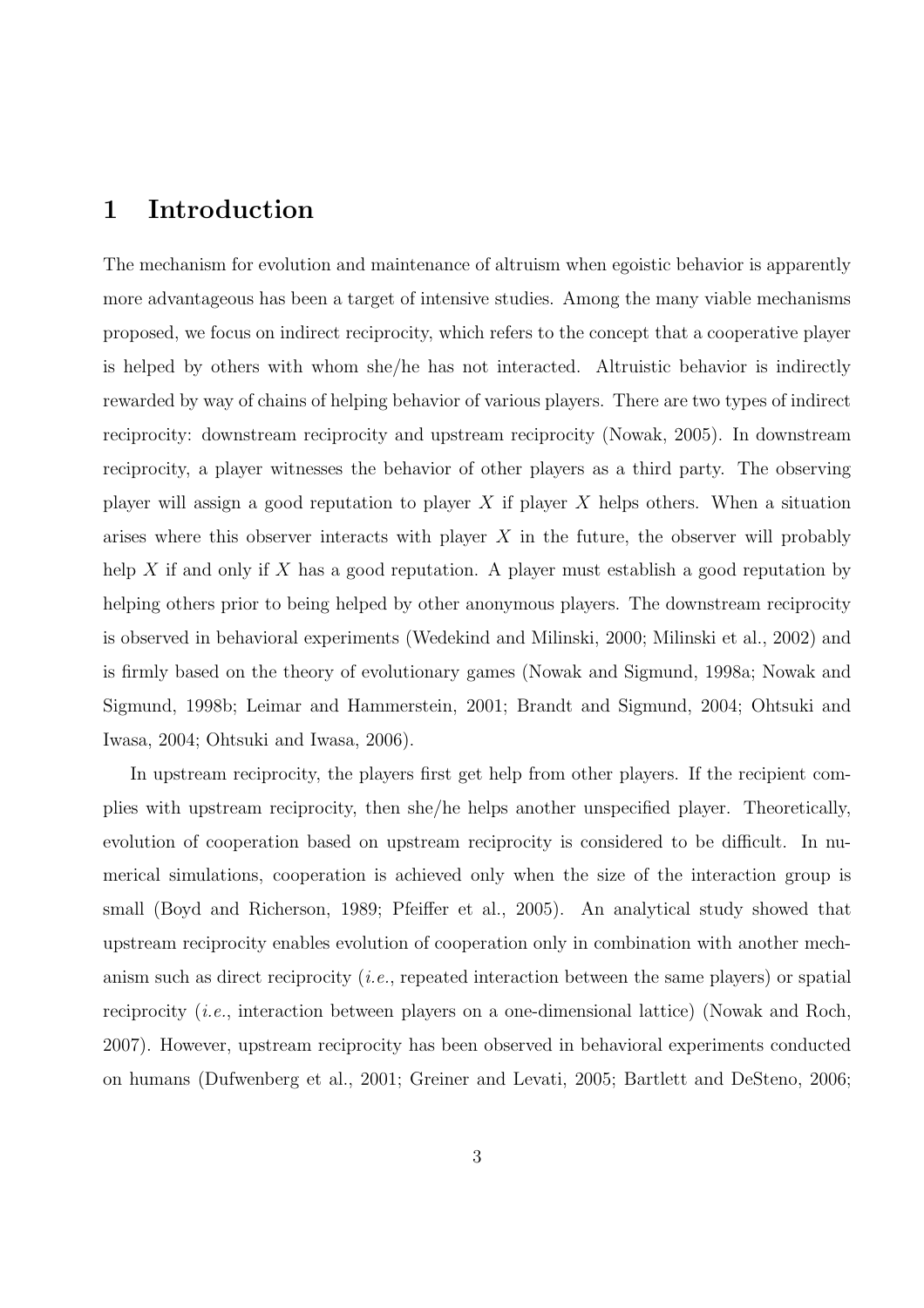Stanca, 2009) and rats (Rutte and Taborsky, 2007). Therefore, theoretically assessing the conditions under which upstream reciprocity is feasible will help us gain a better understanding of the evolution of cooperation in social dilemma situations.

In this study, we examine the effect of a property of contact networks on upstream reciprocity. A fundamental characteristic of many social networks is that the number of contacts of a node, which we call the degree, has a right-skewed distribution. In particular, scale-free networks, i.e., networks with power-law degree distributions are widely found (e.g., Newman, 2003). In social networks relevant to evolutionary games, scale-free networks have been found in, for example, email social networks (Ebel and Bornholdt, 2002; Newman et al., 2002). Although other social networks do not exhibit degree distributions that are as right skewed as the power-law distribution, their degree distributions are considerably heterogeneous (Eubank et al., 2004; Lusseau and Newman, 2004; Kossinets and Watts, 2006; Onnela et al., 2007). We investigate the effect of heterogeneous degree distributions on the possible evolution of cooperation based on upstream reciprocity.

We show that upstream reciprocity enhances altruistic behavior of players that are placed in heterogeneous contact networks such as scale-free networks. The mechanism found in our study has resemblance to that for enhanced cooperation shown in the Prisoner's Dilemma in heterogeneous networks (Duran and Mulet, 2005; Santos and Pacheco, 2005; Santos et al., 2006; Santos and Pacheco, 2006), which we will discuss in Sec. [4.](#page-12-0)

### 2 Model

### 2.1 Networks

Consider a contact network with a population of  $N = 10000$  players. As a model of heterogeneous network, we use the scale-free network generated by the Barabási-Albert algo-rithm (Barabási and Albert, 1999) (Fig. [1A](#page-25-0)). To generate the scale-free network, we start with the complete graph of  $2m + 1$  nodes (*i.e.*, each pair of nodes is connected by an edge).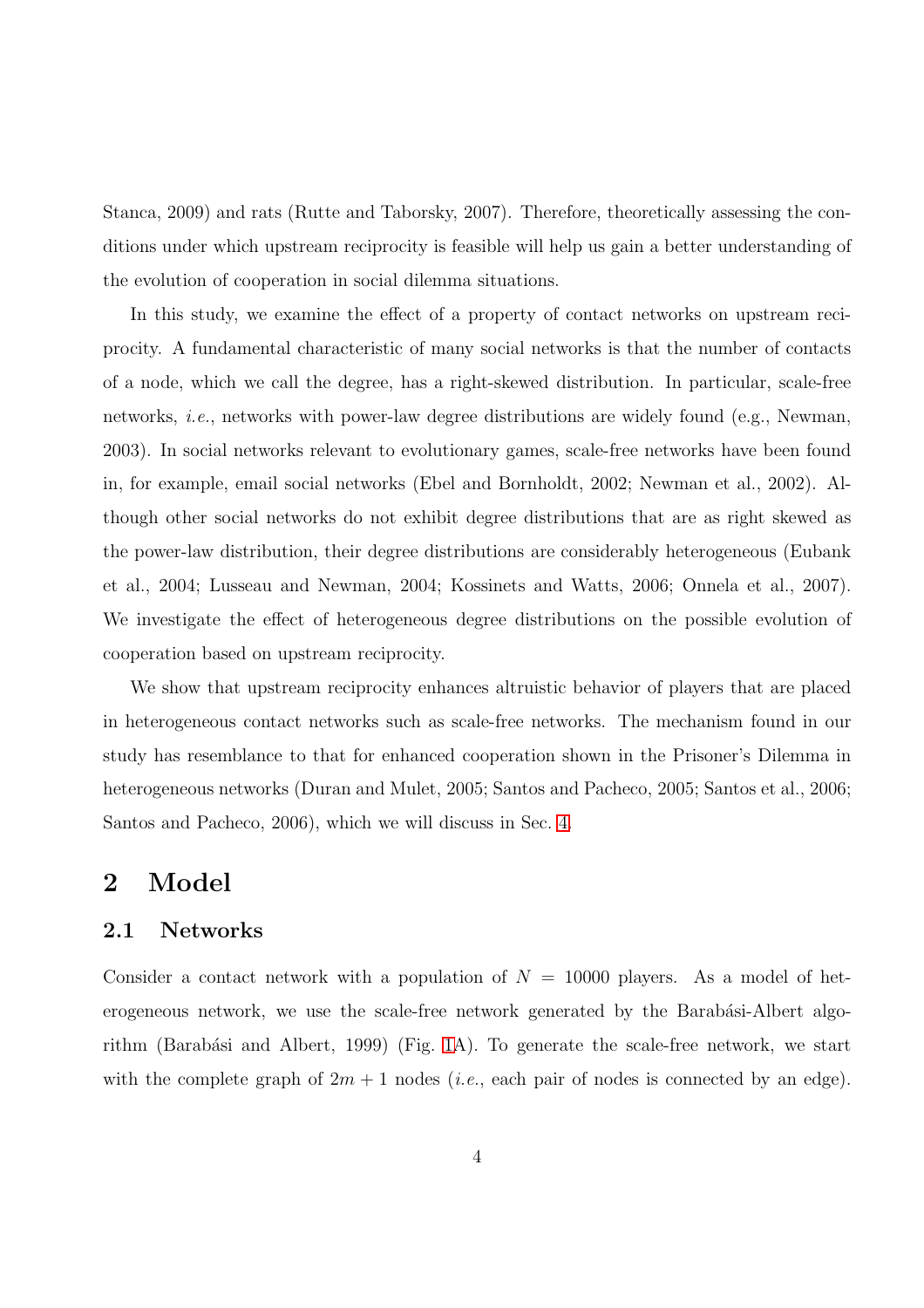Then, we add nodes with degree  $m$  one-by-one according to the so-called linear preferential attachment; the probability that an already existing node  $v_i$  forms an edge with a newly introduced node is proportional to the degree  $k_i$ . Multiple edges (*i.e.*, more than one edge connecting a pair of nodes) are disallowed. In the generated network, the degree follows the power-law distribution  $p(k) \propto k^{-3}$  with a lower cutoff at  $k = m$  and the mean degree of  $\langle k \rangle = 2m$  (Barabási and Albert, 1999). We use  $\langle k \rangle = 8$ , *i.e.*,  $m = 4$ , throughout this study. In all the numerical simulations, we use the same scale-free network.

For comparison, we also use four other types of networks. One is the regular random graph, which is constructed from the configuration model (Newman, 2003) (Fig. [1B](#page-25-0)). To generate a network, we attach  $\langle k \rangle$  stubs, or half edges, to each node. Then, we randomly select two nodes with the equal selection probability and connect them. These two nodes consume one stub each. We repeat this procedure until all stubs are exhausted at all nodes. If the generated network is disconnected or contains self loops or multiple edges, we discard the network and start the entire procedure all over again. We use the same regular random graph in all the numerical simulations. Although its mean degree is small, the regular random graph represents a wellmixed population in which cooperation is not easily enhanced by upstream reciprocity (Boyd and Richerson, 1989; Nowak and Roch, 2007).

In the square lattice,  $N = 10000$  nodes are placed on the square with a linear length of  $\sqrt{N} = 100$ . Each node is connected to eight nodes situated in a so-called Moore neighborhood (Fig. [1C](#page-25-0)). We adopt the periodic boundary condition.

The extended cycle is a one-dimensional network, where the nodes are placed on a ring. Each node is connected to four nearest nodes on each side, as shown in Fig. [1D](#page-25-0).

The scale-free network, the regular random graph, the square lattice, and the extended cycle have  $\langle k \rangle = 8$ . Therefore, we can compare the effects of different types of networks without having to account for the possible influence of  $\langle k \rangle$ .

The final type of network used is the cycle in which each node on a ring is connected to a single nearest node on each side such that  $\langle k \rangle = 2$  (Fig. [1E](#page-25-0)). We use the cycle to compare our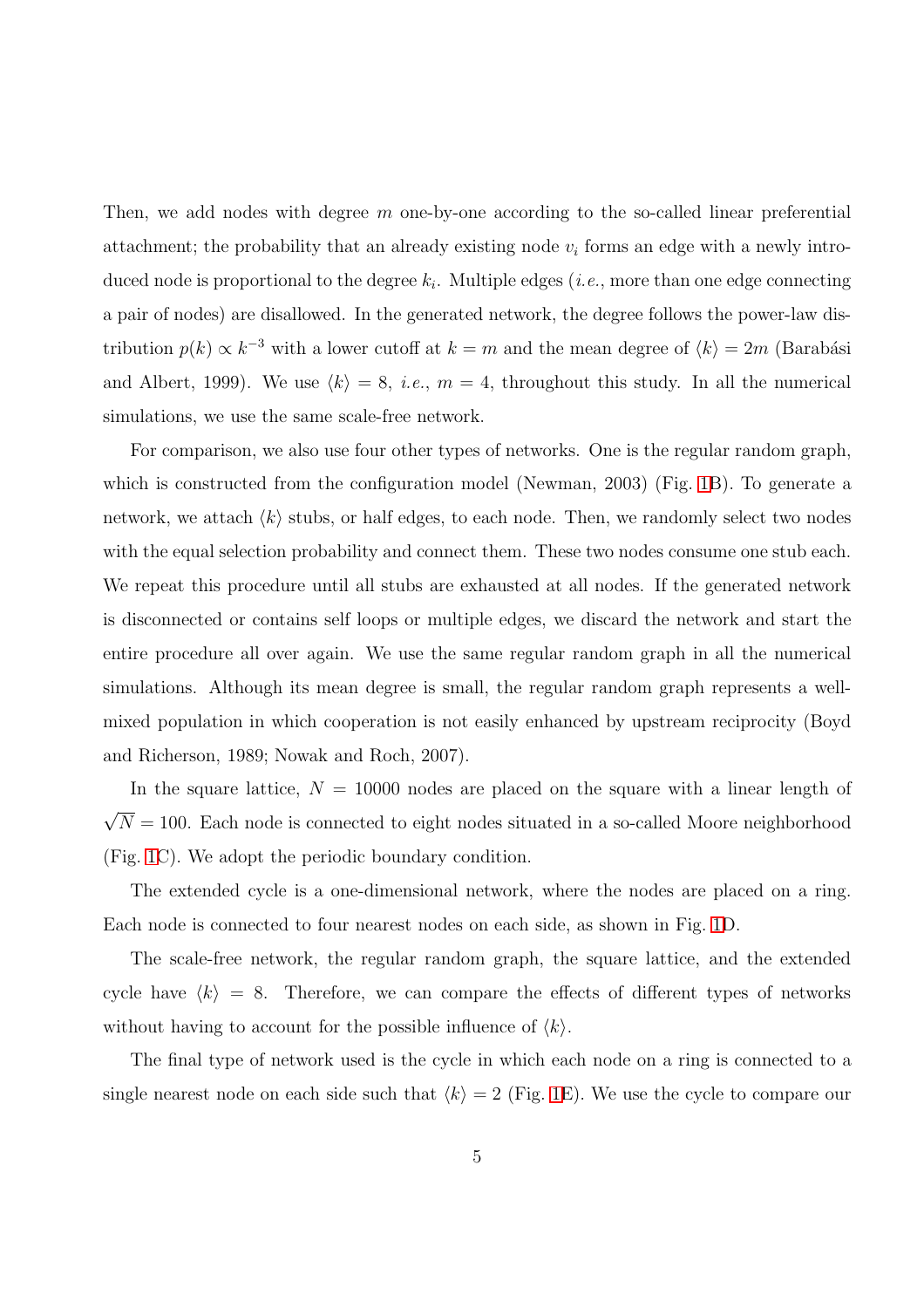numerical results with the previously reported theoretical results (Nowak and Roch, 2007). In contrast to the well-mixed population, the infinite one-dimensional chain network with  $\langle k \rangle = 2$ enables upstream reciprocity because it exhibits spatial reciprocity. Spatial reciprocity is a general mechanism for evolution of cooperation in social dilemma games; altruistic players are clustered in a network to help each other and resist the invasion by egoistic players (Axelrod, 1984; Nowak and May, 1992). Such clustering is possible when the size of the boundary of a cluster is small relative to the number of players in the cluster. This situation is expected the most in the cycle and to a certain extent in the extended cycle and the square lattice; however, it is not expected in the scale-free network and the regular random graph.

#### 2.2 Game of upstream reciprocity: rule and payoff

A single game of upstream reciprocity is described as follows (Nowak and Roch, 2007). First, a player  $v_i$  ( $1 \le i \le N$ ) is selected. Player  $v_i$  may initiate a chain of helping behavior. If  $v_i$  does so,  $v_i$  bears the cost c and selects one of its neighbors at an equal selection probability of  $1/k_i$ , where  $k_i$  is the degree of  $v_i$ . The selected neighbor, denoted by  $v_j$ , receives the payoff b. We assume  $b > c > 0$  so that the game represents a social dilemma; a single act of help increases the average payoff of the entire population by  $(b - c)/N$ , while each player is better off by not helping other players. Without loss of generality, we set  $c = 1$ .

 $v_i$  may not continue the chain of helping behavior. In such a case, the chain of cooperation terminates, and the payoffs for  $v_i$ ,  $v_j$ , and  $v_{i'}$  ( $i' \neq i, j$ ) are equal to  $-c$ ,  $b$ , and 0, respectively. However, if  $v_j$  does pass on the helping action,  $v_j$  selects one of its neighbors at a probability of  $1/k_i$  and bears the cost c. The selected neighbor receives b. The chain of helping behavior continues until a recipient of help terminates the chain. Note that the chain of cooperation may traverse the same players more than once.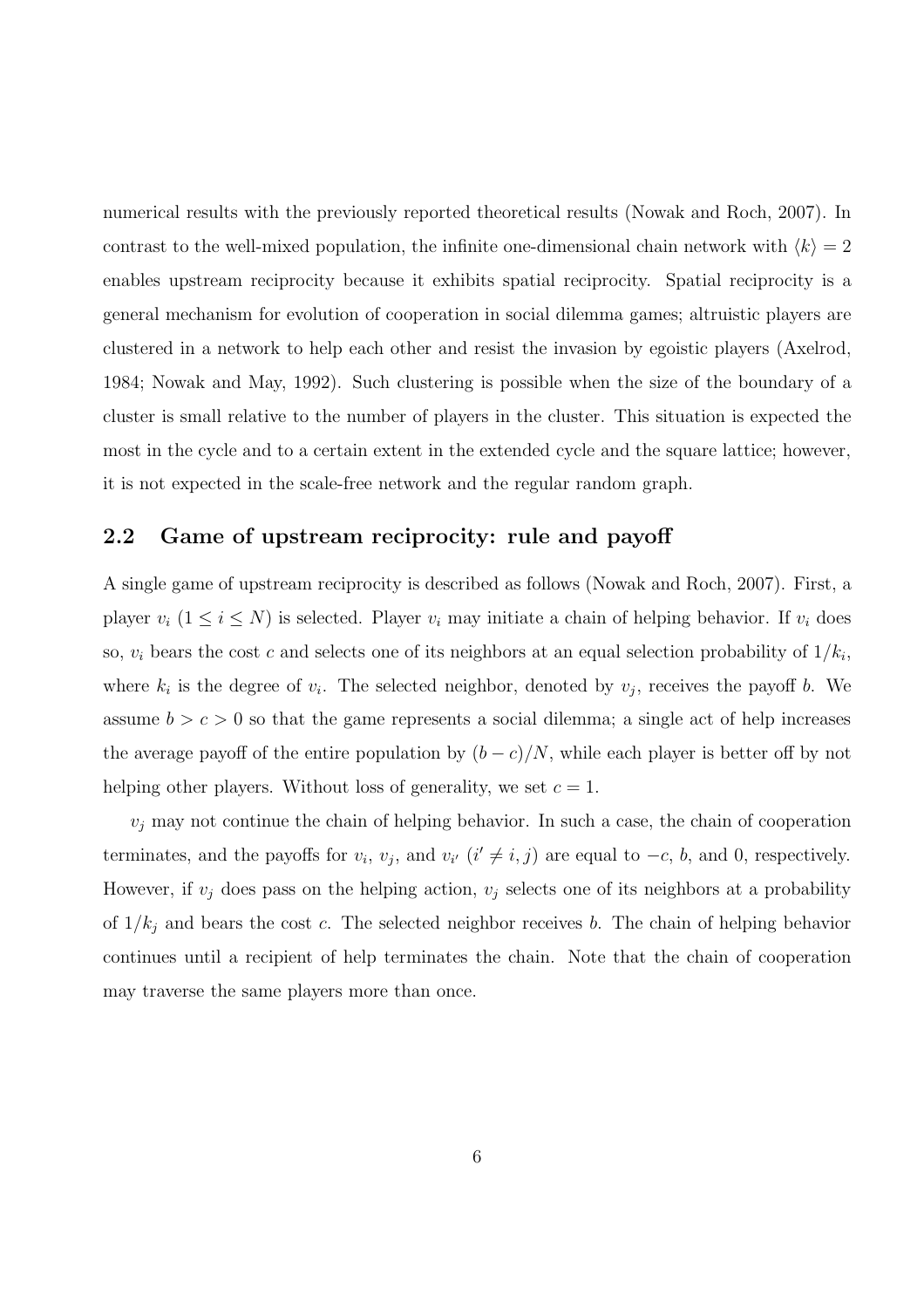#### 2.3 Strategies

On the basis of a previous study (Nowak and Roch, 2007), we parameterize the strategy of each player  $v_i$   $(1 \le i \le N)$  using two parameters. The first parameter  $p_i$   $(0 \le p_i \le 1)$  denotes the probability that  $v_i$  passes on the helping action to a randomly selected neighbor after receiving it from a neighbor. The second parameter  $q_i$  ( $0 \le q_i \le 1$ ) denotes the probability that  $v_i$ initiates the helping action. A larger  $p_i$  or  $q_i$  implies that player  $v_i$  is more altruistic.

We consider the following four strategies that were introduced by Nowak and Roch  $(2007)$ :

- Classical defector (CD) is defined by  $p_i = 0$  and  $q_i = 0$ . CD neither initiates nor passes on the help. It is the most egoistic strategy.
- Classical cooperator (CC) is defined by  $p_i = 0$  and  $q_i = 1$ . CC spontaneously initiates the chain of helping behavior but does not react to the cooperation that it receives from a neighbor. CC does not contribute to upstream reciprocity, even though CC is altruistic to some extent.
- Generous cooperator (GC) is defined by  $p_i = 0.8$  and  $q_i = 1$ . GC initiates the helping behavior and passes on the helping action with a high probability. It is the most altruistic strategy. We are concerned with the possibility that heterogeneous networks enhance the fraction of GCs in a population.
- Passer-on (PO) is defined by  $p_i = 0.8$  and  $q_i = 0$ . PO does not initiate the helping behavior but passes on the helping action with a high probability. Although PO is less altruistic than GC, it contributes to the upstream reciprocity.

In the case of GC and PO, we set  $p_i = 0.8$  instead of  $p_i = 1$ . This is because a chain of helping behavior would continue indefinitely if the population consists of only GC and PO.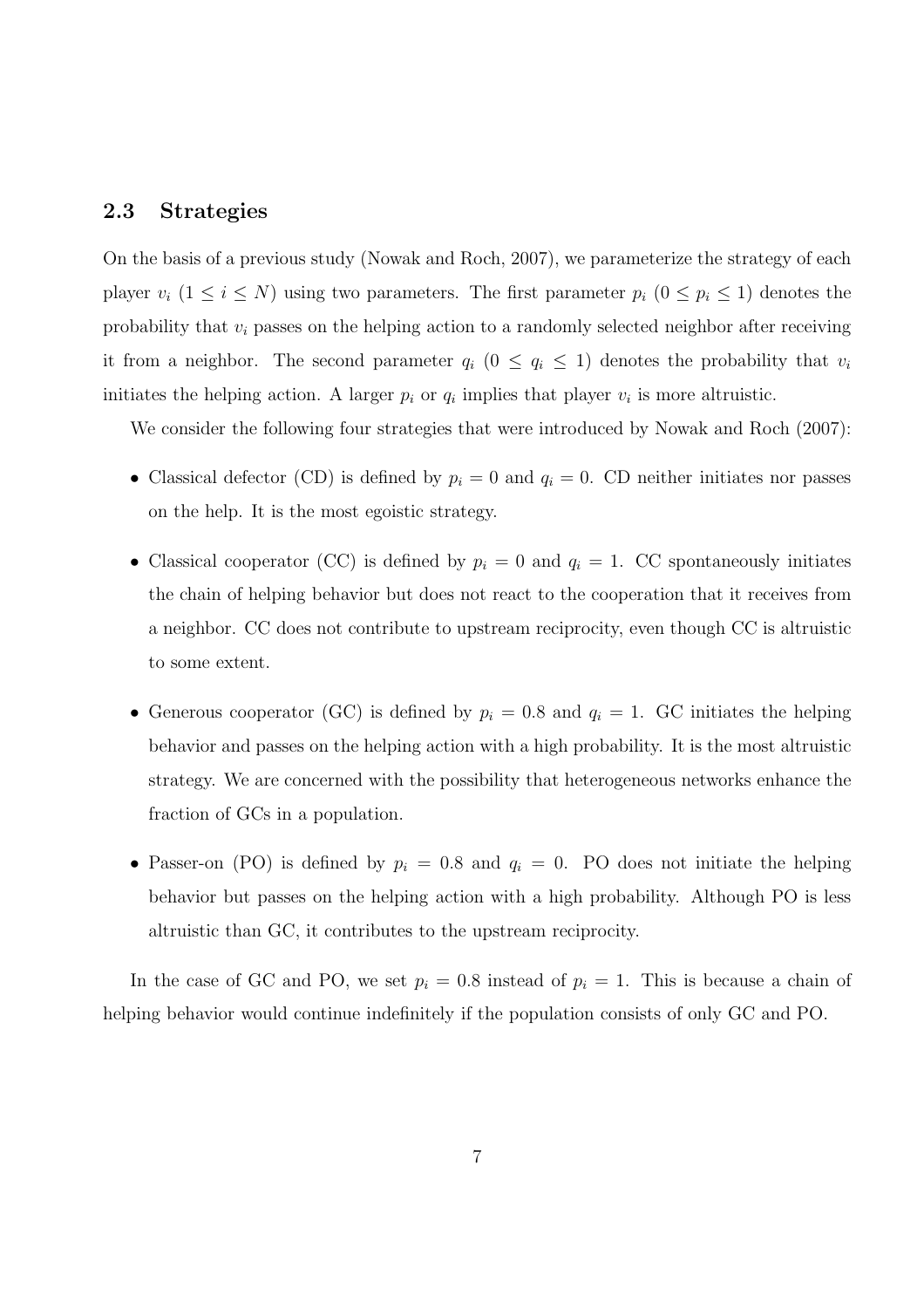#### 2.4 Update rule

We principally use the deterministic update rule, which is described in the following. The numerical results do not qualitatively change on using a relatively realistic stochastic rule, as described in Sec. [4.](#page-15-0)

We refer to time in the evolutionary dynamics as a round and denote it by  $t (= 0, 1, 2, \ldots)$ . One round consists of N chains of helping behavior, and one chain is initiated by each player. Note that a chain is considered to be empty if the initial player does not help a neighbor, which occurs for CD and PO. The one-round payoff of player  $v_i$  is defined as the sum of the payoffs gained by  $v_i$  in N chains of cooperation. The payoff that  $v_i$  gains in a round is equal to  $b \times$ (the frequency at which the chains is brought to  $v_i$ ) –  $c \times$  (the frequency at which the chains are passed from  $v_i$  without being terminated).

At the end of each round, the strategies of 200 out of the  $N = 10000$  players are updated synchronously. We randomly and independently select 200 players from the population with equal probability. For each selected player  $v_i$ , the neighbor with the largest payoff, which is denoted by  $v_j$ , is selected. If the payoff of  $v_j$  is larger than that of  $v_i$ ,  $v_i$  will copy the strategy of  $v_j$ . If there are more than one neighbors with the same largest payoff, we select one of them randomly with equal probability. After tentatively determining 200 copying events, we replace the strategies of the selected nodes simultaneously. We do not assume mutation. This marks the end of one round.

One run lasts until a quasistationary state is attained or the unanimity of one strategy is almost achieved. Specifically, we set the number of rounds to 20000 in the case of the scale-free network, the regular random graph, and the square lattice. In the case of the extended cycle and the cycle, the number of rounds is equal to 140000.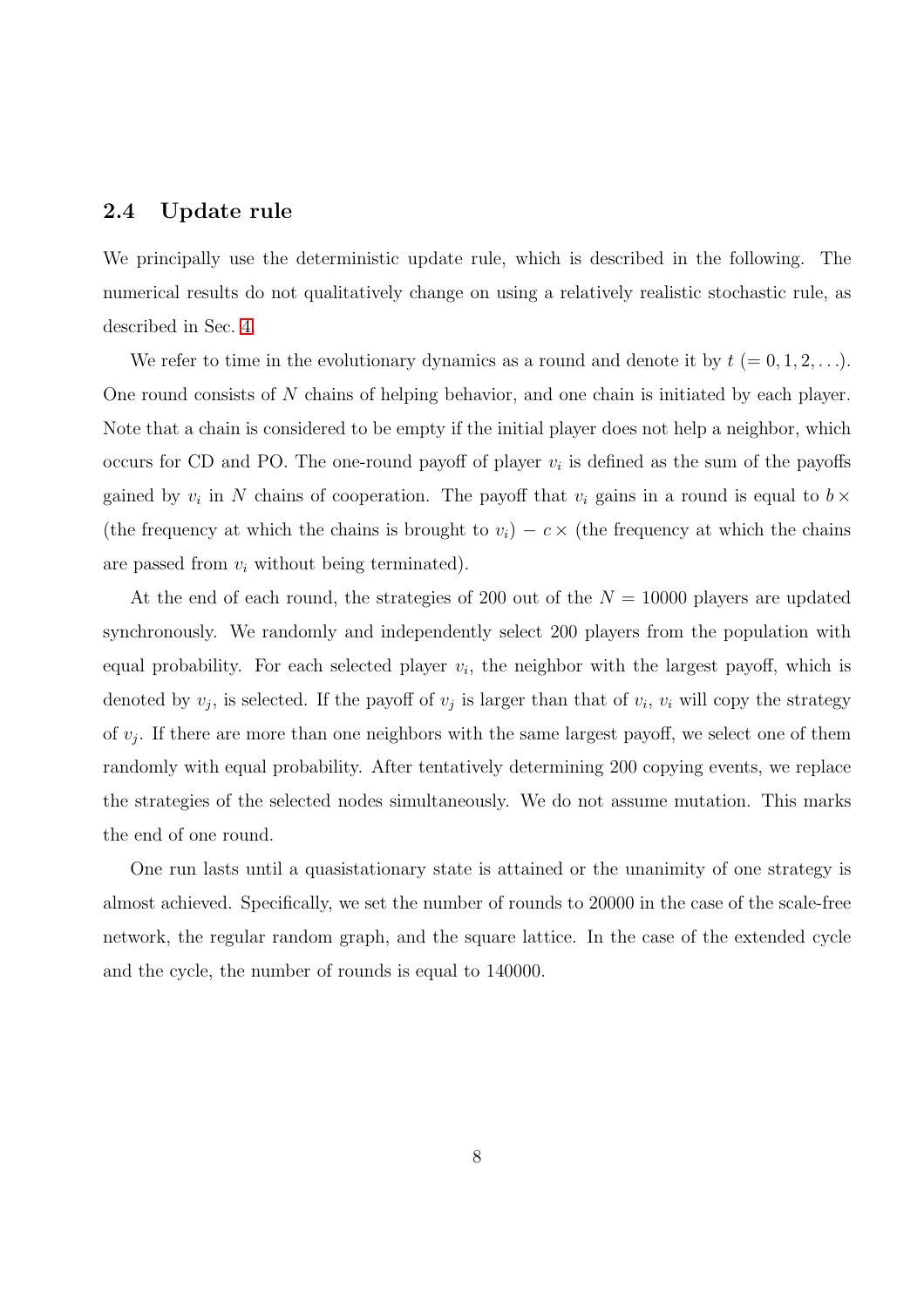### <span id="page-8-0"></span>3 Results

#### 3.1 GC versus CD

When a player passes on the received help to a neighbor, a neighbor is randomly selected as recipient with equal probability. A chain of helping behavior is equivalent to a simple random walk with random termination. If  $p_i = 1$   $(1 \le i \le N)$ , the random walk may continue forever. In this hypothetical situation, the payoff that player  $i$  receives is proportional to the stationary density of the random walk. In any undirected network, the stationary density of the simple random walk is proportional to the degree (Noh and Rieger, 2004). This relation roughly holds true for uncorrelated networks even in the presence of some absorbing nodes at which the random walk terminates (Noh and Rieger, 2004). Therefore, we expect that the number of times the chain of helping behavior reaches a given node is roughly proportional to the degree. Because a single passage of chain contributes to the payoff  $b - c > 0$ , the payoff per round for each player is roughly proportional to the degree.

To verify this prediction, we carry out Monte Carlo simulations of the game of upstream reciprocity on the scale-free network with a random mixture of GCs and CDs. We set  $b = 1.5$ . The probability that each player is initially GC or CD is 0.5. Figure [2A](#page-20-0) shows the dependence of the payoff per round on the degree of the player, just before the first update (*i.e.*,  $t = 0$ ). Each data point corresponds to the payoff per round averaged over all players having the same degree and same strategy. For each strategy, the payoff per round is roughly proportional to the degree. CDs generally gain larger payoffs than GCs, because CDs exploit GCs in the neighborhood.

However, from Fig. [2A](#page-20-0), it cannot be concluded that CD takes over GC in the evolutionary time course. The same statistics are plotted at  $t = 200$  in Fig. [2B](#page-20-0). As in the case of Fig. [2A](#page-20-0), CD gains more than GC at the same degree. At this stage, however, most hubs are occupied by GCs for the following reason. There are usually some GCs in the neighborhood of a GC hub, which is also the case under random initial condition. Then, the GC hub tends to gain a large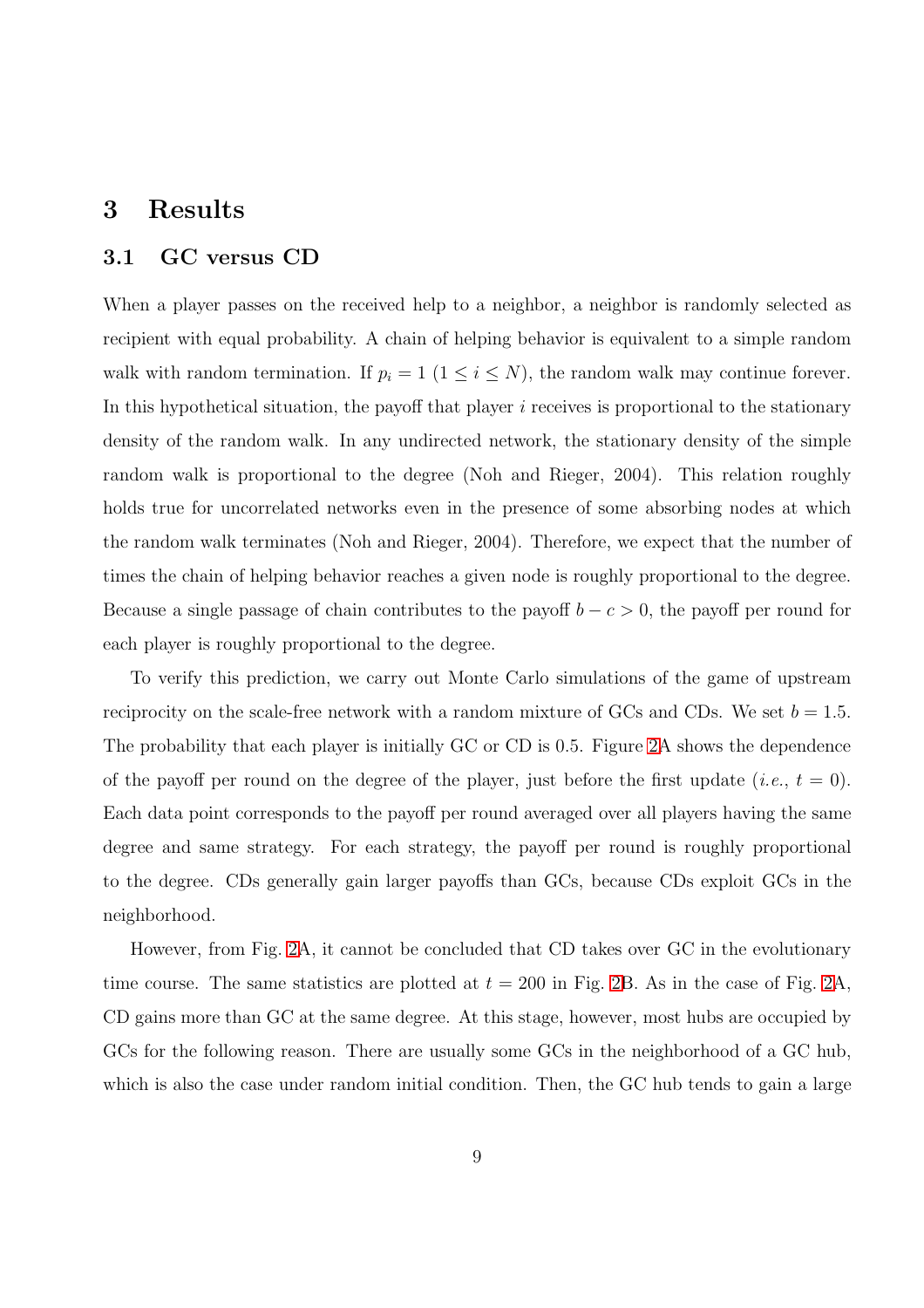payoff because GC neighbors help the GC hub. As a result of evolution, GC will spread from the hub to the neighbors, which further increases the payoff of the GC hub. Suppose a situation where CDs invade neighbors of the GC hub and exploit it. Because the degrees of these CDs are generally not large, the CDs cannot be helped by many players even if the neighborhood is occupied by altruistic players. Therefore, the CDs would not gain the payoff per round as large as that of the GC hub. Accordingly, GC tends to be stabilized at the hub. In contrast, if CD spreads from the hub to the neighbors, the CD hub will obtain a small payoff. Then, a GC in the neighborhood of the CD hub may take over the hub; CDs occupying hubs are not stabilized. GCs gradually spread from hubs to players having small degrees (Fig. [2C](#page-20-0)), and the entire network is eventually occupied by GCs after sufficient rounds (Fig. [2D](#page-20-0)).

The time courses of the mean degree of GCs and that of CDs corresponding to the run shown in Fig. [2A](#page-20-0)–D are plotted in Fig. [2E](#page-20-0). First, the mean degree of GCs grows until most hubs are occupied by the GCs. It then relaxes to  $\langle k \rangle = 8$ . The mean degree of the CDs is considerably smaller than  $\langle k \rangle = 8$  throughout the run.

The time courses of the average payoff per round of GCs and that of CDs, corresponding to the same run as above, are shown in Fig. [2F](#page-20-0). Initially, the two average payoffs decrease because CDs replace GCs. Then, GCs are stabilized at hubs, and the GCs begins to disseminate to increase the average payoff of both GCs and CDs. At any  $t$ , CDs earn more than GCs on an average. However, this does not imply that CD invades GC macroscopically. As shown in Fig. [2B](#page-20-0)–C, the players with the largest payoffs are GC hubs rather than CDs. Therefore, while the average payoff of CDs is maintained at a larger value than that of GCs, the fraction of CDs gradually decreases until the CD becomes extinct.

The scenario of evolution of helping behavior described above requires heterogeneous degree distribution. To compare different networks more systematically, we carry out 10 simulations on each network and at a given value of b. The average of the final fraction of GC, obtained from the 10 trials, is plotted against  $b$  in Fig. [3.](#page-21-0) In all the networks, except the regular random graph, the fraction of GC increases with b. In fact, the fraction jumps from unanimity of CD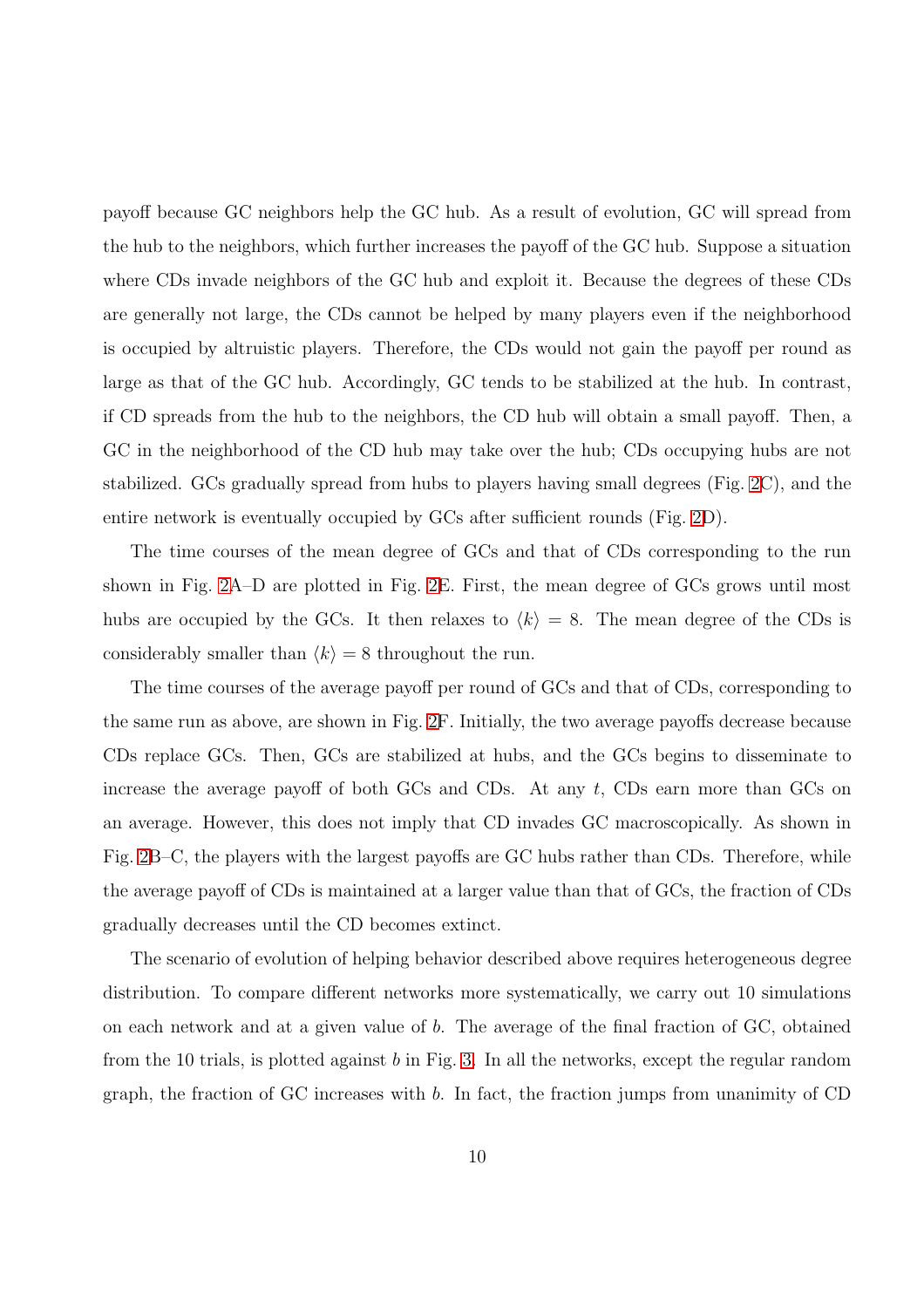to that of GC at a threshold value of b. The threshold value of b above which GCs survive is considerably smaller in the scale-free network than in the other networks. Heterogeneous networks promote the evolution of helping behavior. Among the other networks, the threshold value of b is the smallest in the cycle. The next smallest value is the extended cycle and then the square lattice. Unlike from the scale-free network and the regular random graph, the other three networks, i.e., the cycle, the extended cycle, and the square lattice, are capable of spatial reciprocity. This fact explains why these three networks accommodate more GCs as compared to the regular random graph. However, the effect of spatial reciprocity is smaller than the effect of the scale-free networks, at least under the present parameter regime. The random regular graph does not allow the survival of GC up to  $b = 10$ , and the GC is expected to survive on a further increase in b.

In the case of the cycle, the threshold value of b above which the GC survives the invasion by CD has been obtained in the limit of weak selection (Nowak and Roch, 2007). The survival of the GC is possible when  $b/c > f(p)$ , where  $f(p) = \left[8 + 2p + 8\sqrt{1-p^2}\right] / \left[3 + 4p + \sqrt{1-p^2}\right]$ . Because we set  $c = 1$  and  $p = 0.8$ , the theoretical threshold is equal to  $f(0.8) = 2.12$ . Figure [3](#page-21-0) indicates that the GC survives when  $b$  is larger than approximately 2.6 in the numerical simulations; this value is close to the theoretical value. The discrepancy between the theoretical and numerical results is probably attributed to the use of different update rules (stochastic versus deterministic), the difference in selection pressure (weak selection versus strong selection), and/or the difference in the boundary condition of the network (open end versus periodic boundary condition).

#### <span id="page-10-0"></span>3.2 GC versus CC

Next, we examine the case in which GCs and CCs are initially present. Even though GC and CC are both cooperative in a classical sense, the GC is more altruistic than the CC in a game of upstream reciprocity. Similar to the case considered in Sec. [3.1,](#page-8-0) we start each Monte Carlo simulation using an equal fraction of GCs and CCs. In contrast to a population composed of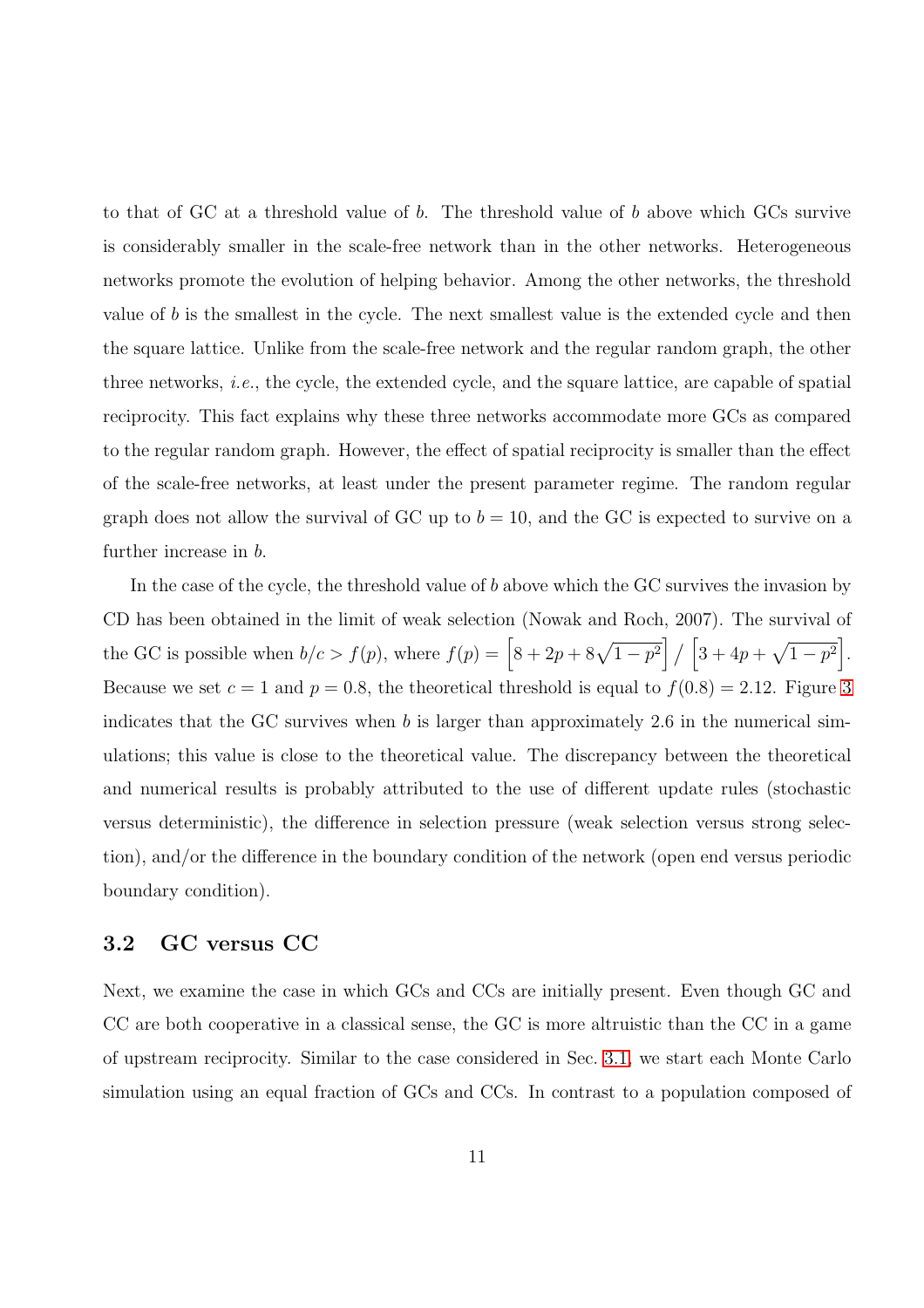GCs and CDs, in this case, the unanimity of GC or that of CC, instead of a mixture of GC and CC, is reached very often in the final round of runs in the scale-free network and the square lattice. This unanimity is attained even if the number of rounds is set to a small value. If all runs end up at unanimity, the fraction of GC is equal to the fraction of runs in which unanimity of the GC is reached. This quantity is discretized by the number of runs. Therefore, we carry out 100 runs in the scale-free network and the square lattice to overcome the discretization effect. In the other networks, we carry out 10 runs as in the previous case.

The final fraction of the GC in different networks is shown in Fig. [4.](#page-22-0) The scale-free network enhances the evolution of the GC to a greater extent than the other networks, except at large values of b. This result and the ordering of the five networks according to the threshold value of b above which the GC evolves are consistent with those obtained in the case of the population of GCs and CDs (Sec. [3.1\)](#page-8-0).

In the case of the cycle, it has been theoretically shown that the GC survives the invasion by CC when  $b/c > f(0.8) = 2.12$  (Nowak and Roch, 2007). In Fig. [4,](#page-22-0) the GC survives in the cycle  $b/c \geq 3.0$ , which is somewhat larger than but roughly equal to the theoretically predicted value.

### <span id="page-11-0"></span>3.3 GC versus PO

In this section, we investigate the population composed of GCs and POs. Recall that, even though PO is altruistic in that it passes on helping behavior to a neighbor, the GC is more altruistic in comparison because it initiates a chain of helping behavior and PO does not.

The final fractions of the GC obtained from 10 runs in different networks are compared in Fig. [5.](#page-23-0) Similar to the results reported in Secs. [3.1](#page-8-0) and [3.2,](#page-10-0) the scale-free network yields the largest fraction of the GC. The ordering of the five networks according to the threshold value b is also consistent with those obtained in the population of GCs and CDs (Sec. [3.1\)](#page-8-0) and that of GCs and CCs (Sec. [3.2\)](#page-10-0).

Theoretically, GC survives in the cycle when  $b/c > g(p)$ , where  $g(p) = \left[ p\left(3 + 3p + \sqrt{1-p^2}\right) \right] /$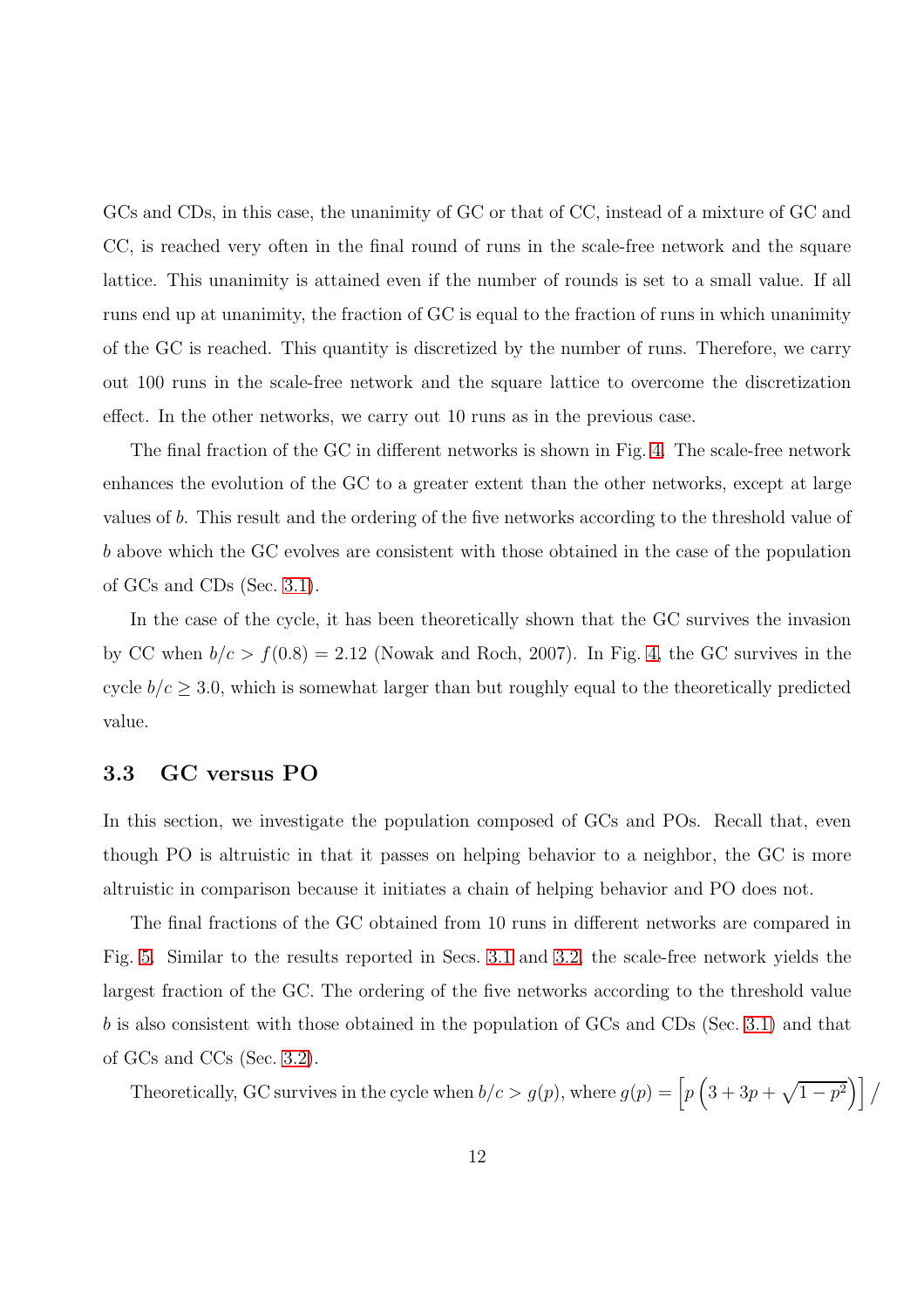$\left[\left(1+2p\right)\left(1+p-\sqrt{1-p^2}\right)\right]$  (Nowak and Roch, 2007). In our simulations, the threshold is estimated to be  $g(0.8) = 1.54$ . Figure [5](#page-23-0) suggests  $b/c > 1.5$ , which roughly agrees with the theoretical value.

#### 3.4 Populations comprising four strategies

We examine the dynamics of a population in which all four strategies are initially present. Each player is assumed to adopt either strategy independently with probability 1/4. Similar to the case of the population of GCs and CCs, most runs end up at unanimity of one strategy in the scale-free network and the extended cycle. Therefore, we carry out 100 runs for these two networks. Although some runs also end up at unanimity in the other networks, we carry out 10 runs in these networks, because the discretizing effect of unanimity on the values shown in the next figure is not so serious.

The final fraction of each strategy in the five networks is shown in Fig. [6.](#page-24-0) In the scale-free network (Fig. [6A](#page-24-0)), CD and PO do not survive irrespective of the value of b. The fraction of GC increases with the value of b. In the regular random graph, the GC does not survive, and the network is almost entirely inhabited by the least altruistic players, *i.e.*, CDs (Fig.  $6B$ ). In the square lattice (Fig.  $6C$ ), the extended cycle (Fig.  $6D$ ), and the cycle (Fig.  $6E$ ), GC takes over CD at a sufficiently large value of  $b$ . The lowest to highest threshold value of  $b$  above which the GC survives follows the order of the scale-free network, the cycle, the extended cycle, the square lattice, and the regular random graph. These results are consistent with those obtained for the populations that comprise two strategies (Secs. [3.1,](#page-8-0) [3.2,](#page-10-0) and [3.3\)](#page-11-0).

### <span id="page-12-0"></span>4 Discussion

We have shown that heterogeneous networks enhance altruistic behavior in a game of upstream reciprocity. Based on the property of the simple random walk on networks, chains of helping behavior traverse hub players more often than players having small degrees. Then, hubs tend to gain a larger payoff. The most cooperative strategy  $(i.e., GC)$  is stable once it inhabits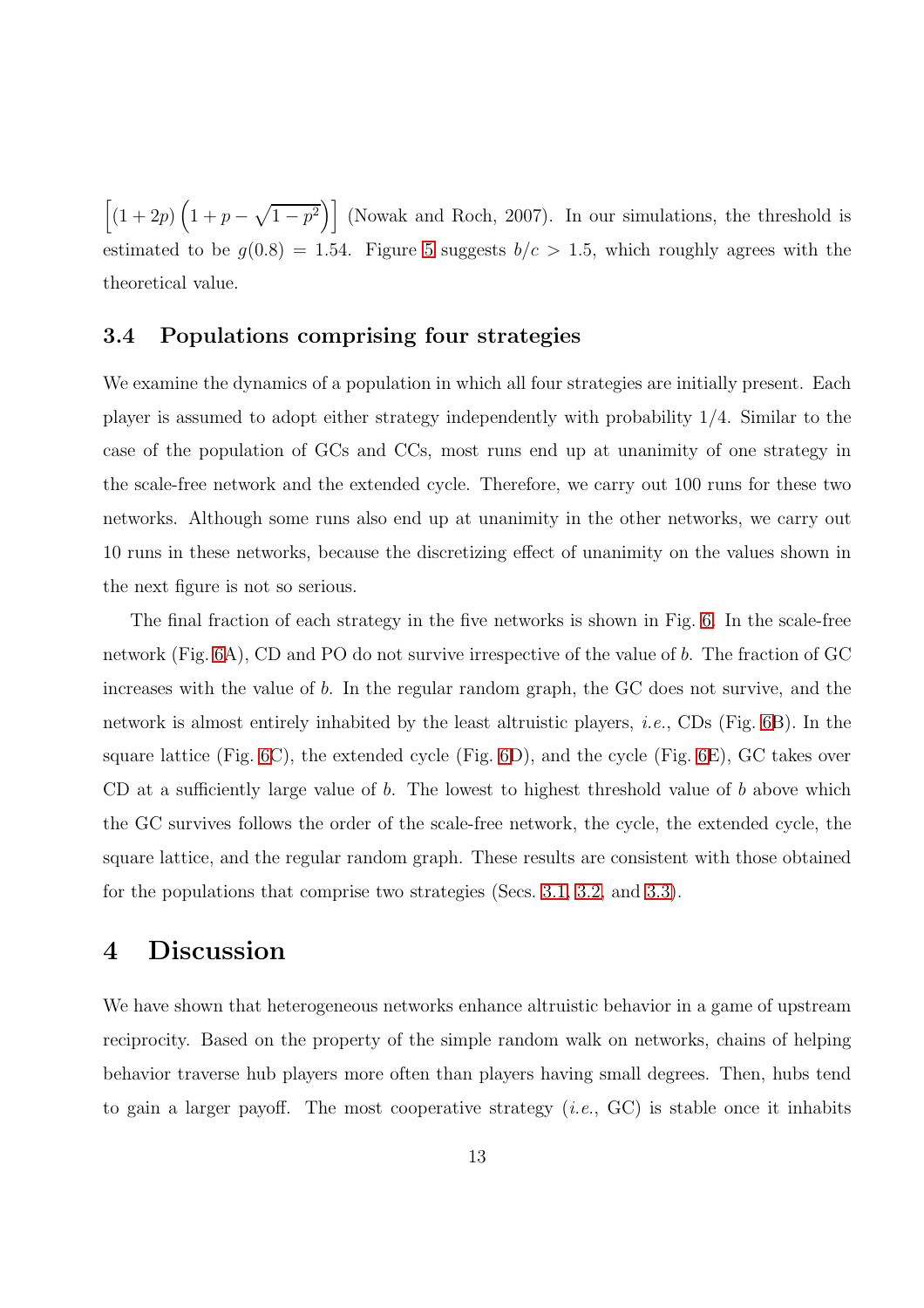hubs, from where it spreads to the entire network. From a quantitative point of view, the impact of heterogeneous networks on enhancing altruism can be much more than that of spatial reciprocity. Although we used a deterministic update rule for evolutionary dynamics, the use of a stochastic update rule yields qualitatively the same results (see Appendix).

The route to altruism in the game of upstream reciprocity proposed in this study is similar to that in the Prisoner's Dilemma on heterogeneous networks (Santos and Pacheco, 2005; Duran and Mulet, 2005; Santos et al., 2006; Santos and Pacheco, 2006). In this framework, each player is assumed to either cooperate with or defect against all neighbors in a round. Once cooperators occupy a hub and some surrounding nodes, the hub gains a large payoff and is likely to disseminate its offspring  $(i.e.,$  cooperators) to the neighbors. This event further increases the payoff of the hub, and the cooperation on the hub is stabilized. In contrast, defection on a hub is not stable because the hub does not gain a large payoff if the defector hub disseminates its offspring to the neighbors. Cooperators are propagated from hubs to the entire network. In the game of upstream reciprocity in networks, suppose that a GC hub disseminates its offspring to the neighbors. This hub will gain a larger payoff in the subsequent rounds because the neighbors will tend to pass on the chains of helping behavior. Then, the GC hub will receive helping behavior more often than typical players such that its payoff increases, and the GC is stabilized on the hub. This positive feedback is weaker in the case of the PO and absent in the case of the CD and CC.

When player X with a small degree copies the strategy of a successful hub neighbor  $Y$ , X may not gain a large payoff because  $X$  is not a hub. In the Prisoner's Dilemma on networks, many previous studies assumed that selection is based on the summed payoff; in this, each player sums up the payoff obtained by playing against all neighbors to determine the payoff per round (Santos and Pacheco, 2005; Duran and Mulet, 2005; Santos et al., 2006; Santos and Pacheco, 2006). However, it may be advantageous for  $X$  not to copy the strategy of  $Y$ , because X is not as connected as Y. It may be more profitable for X to copy the strategy of a neighbor that earns a larger payoff per edge. This update rule corresponds to the selection based on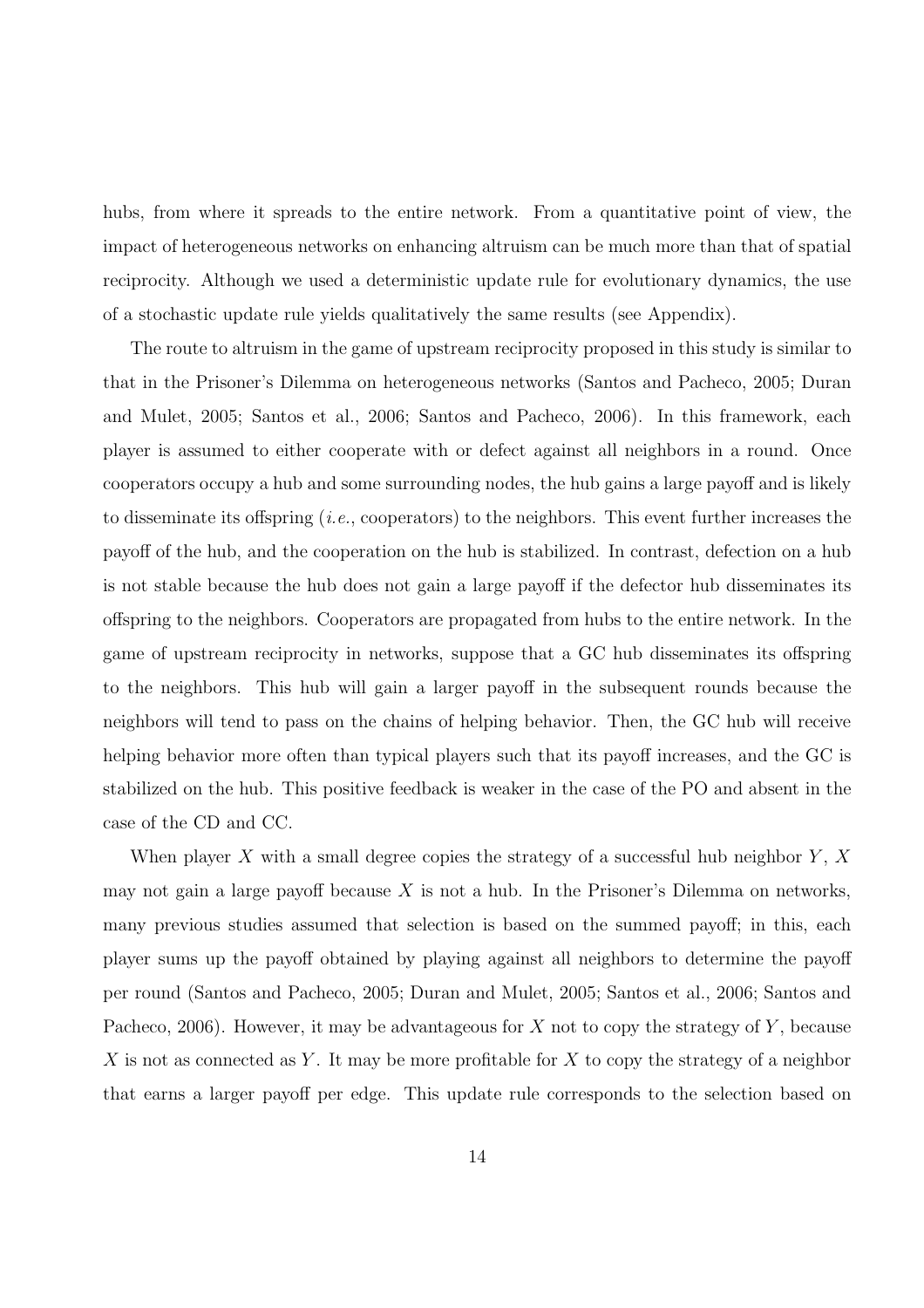the average payoff, *i.e.*, the summed payoff divided by the degree. The average payoff scheme does not enhance cooperation in the Prisoner's Dilemma on heterogeneous networks (Santos and Pacheco, 2006; Tomassini et al., 2007). This argument is also applicable to the game of upstream reciprocity in scale-free networks. The evolution of helping behavior is likely to be hampered if the selection is based on average payoff. This is a major limitation of the present study. The update rule that we have adopted, as well as the rule based on additive payoff used in the Prisoner's Dilemma, may represent a situation in which players are unaware of the degree of their neighbors.

In the game of upstream reciprocity, hubs gain relatively large payoffs because a simple random walker visits hubs relatively often. This is true for an eternally lasting random walk on arbitrary undirected networks (Noh and Rieger, 2004). However, in our model, the random walk terminates in finite time. Then, the random walker may visit specific non-hub nodes more frequently than it visits hubs, as in the case of the random walk in networks with an absorbing boundary (Newman, 2005). For heterogeneous networks in which populations are not well mixed, perhaps with degree correlation between adjacent nodes or global structure of networks, our results may be modified. The GC may spread from specific non-hub players. In directed networks, the frequency of visit of the random walker to nodes can also deviate from the predicted value based on the degree (Donato et al., 2004; Masuda and Ohtsuki, 2009). Roughly speaking, however, the random walk tends to visit more connected players under all discussed cases. Therefore, we expect that our results qualitatively hold true for general heterogeneous networks.

### Acknowledgments

NM is supported by Grants-in-Aid for Scientific Research from MEXT, Japan (Nos. 20760258, 20540382, and 20115009).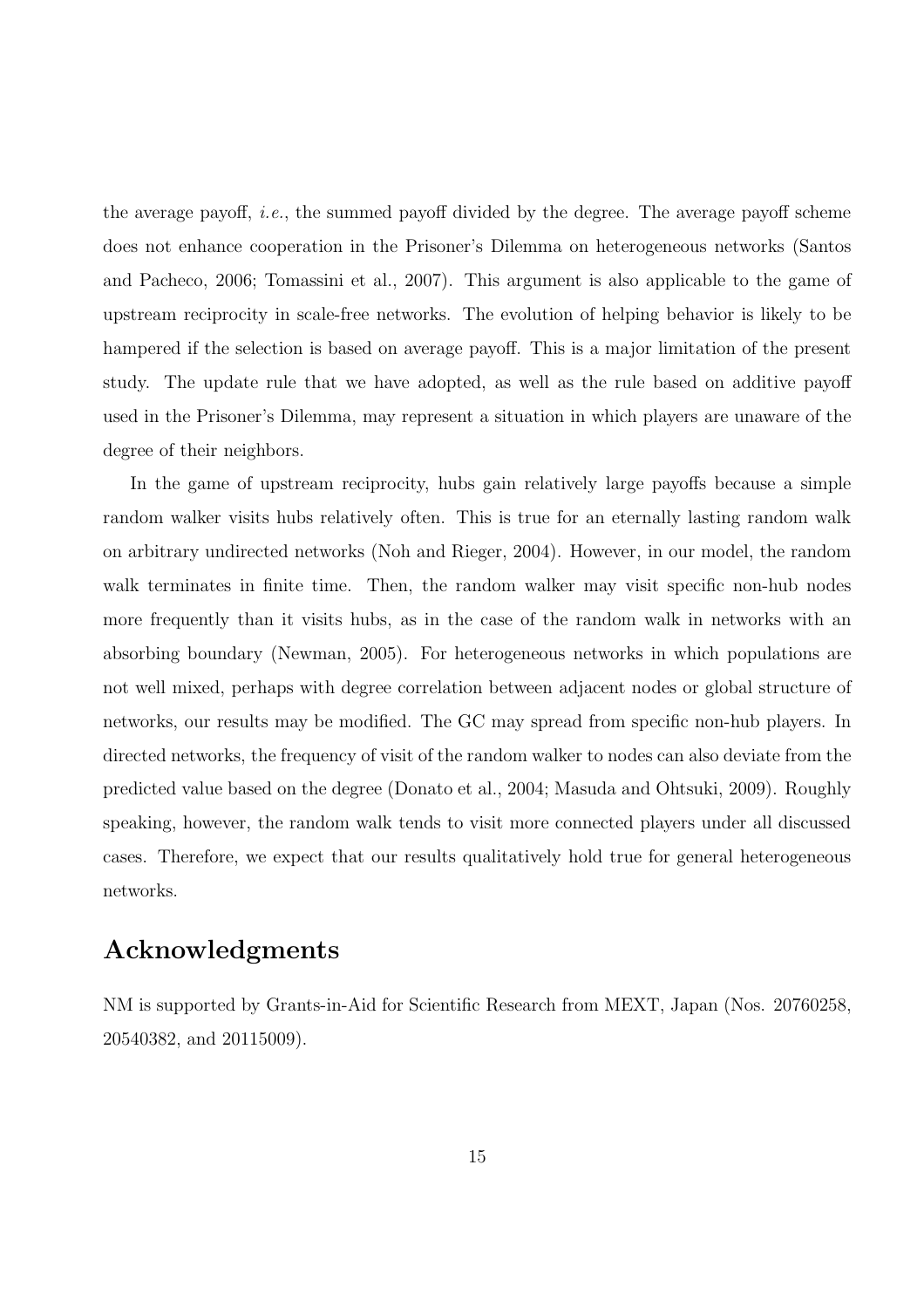### <span id="page-15-0"></span>Appendix: results for the stochastic update rule

We have used a deterministic update rule to obtain the numerical results described in the main text. However, stochastic update rules may be more realistic than deterministic rules. We have verified that our results do not change qualitatively if the update rule is changed to a stochastic one. The stochastic update rule is implemented as follows. After the payoffs of all players are determined at the end of a round, we select 200 players whose strategies may be updated. Each selected player  $v_i$  selects a out of the  $k_i + 1$  nodes, *i.e.*,  $v_i$  and the  $k_i$  neighbors of  $v_i$ . The probability that a node is selected as the parent is proportional to the payoff. When the payoff is negative, we set this probability to zero.

Some of the numerical results are shown in Fig. [A1.](#page-25-0) Figure [A1A](#page-25-0) shows the fraction of GCs when GCs and CDs are initially present in the scale-free network. The results are qualitatively the same as those shown in Fig. [3.](#page-21-0) The final fractions of the four strategies, when all the four strategies are initially present in the scale-free network, are shown in Fig. [A1B](#page-25-0). The results are consistent with those shown in Fig. [6A](#page-24-0).

### References

Axelrod, R., 1984. Evolution of Cooperation. New York, NY: Basic Books.

Barabási, A.-L., Albert, R., 1999. Emergence of scaling in random networks. Science 286, 509–512.

Bartlett, M.Y., DeSteno, D., 2006. Gratitude and prosocial behavior. Psychol. Sci. 17, 319– 325.

Boyd, R., Richerson, P.J., 1989. The evolution of indirect reciprocity. Soc. Netw. 11, 213–236.

Brandt, H., Sigmund, K., 2004. The logic of reprobation: assessment and action rules for indirect reciprocation. J. Theor. Biol. 231, 475–486.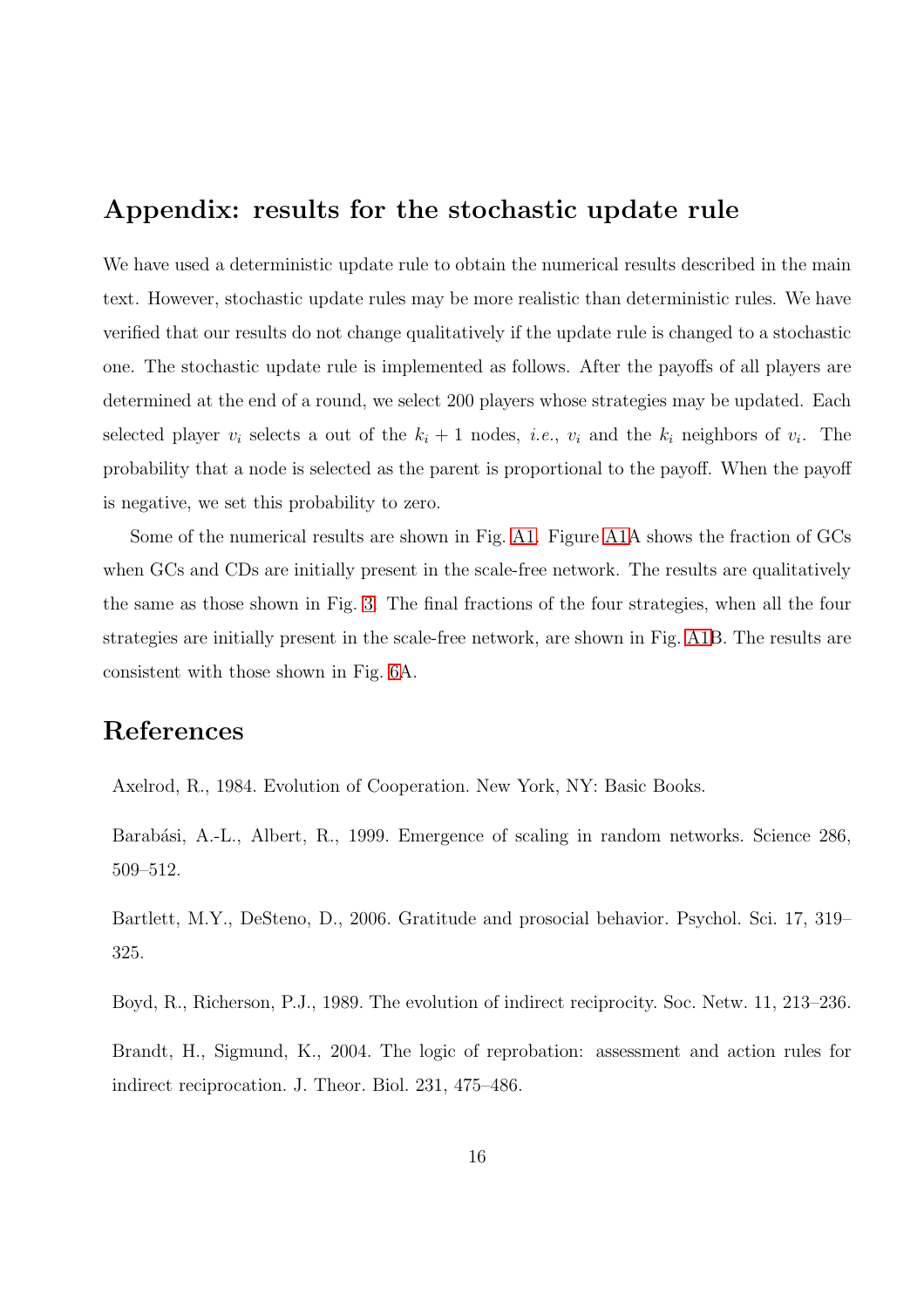Donato, D., Laura, L., Leonardi, S., Millozzi, S., 2004. Large scale properties of the webgraph. Eur. Phys. J. B 38, 239–243.

Dufwenberg, M., Gneezy, U., Güth, W., van Damme, E., 2001. Direct vs indirect reciprocity: an experiment. Homo Oecono. 18, 19–30.

Dur´an, O., Mulet, R., 2005. Evolutionary prisoner's dilemma in random graphs. Physica D 208, 257–265.

Ebel, H., Bornholdt, S., 2002. Coevolutionary games on networks. Phys. Rev. E 66, 056118.

Eubank, S., Guclu, H., Kumar, V.S.A., Marathe, M.V., Srinivasan, A., Toroczkai, Z., Wang, N., 2004. Modeling disease outbreaks in realistic urban social networks. Nature 429, 180–184.

Greiner, B., Levati, M.V., 2005. Indirect reciprocity in cyclical networks—An experimental study. J. Econ. Psychol. 26, 711–731.

Kossinets, G., Watts, D.J., 2006. Empirical analysis of an evolving social network. Science 311, 88–90.

Leimar, O., Hammerstein, P., 2001. Evolution of cooperation through indirect reciprocity. Proc. R. Soc. London B 268, 745–753.

Lusseau, D., Newman, M.E.J., 2004. Identity of the role that animals play in their social networks. Proc. R. Soc. London B (Suppl.) 271, S477–S481.

Masuda, N., Ohtsuki, H., 2009. Evolutionary dynamics and fixation probabilities in directed networks. New J. Phys. 11, 033012.

Milinski, M., Semmann, D., Krambeck, H.-J., 2002. Reputation helps solve 'the tragedy of the commons'. Nature 415, 424–426.

Newman, M.E.J., Forrest, S., Balthrop, J., 2002. Email networks and the spread of computer viruses. Phys. Rev. E 66, 035101(R).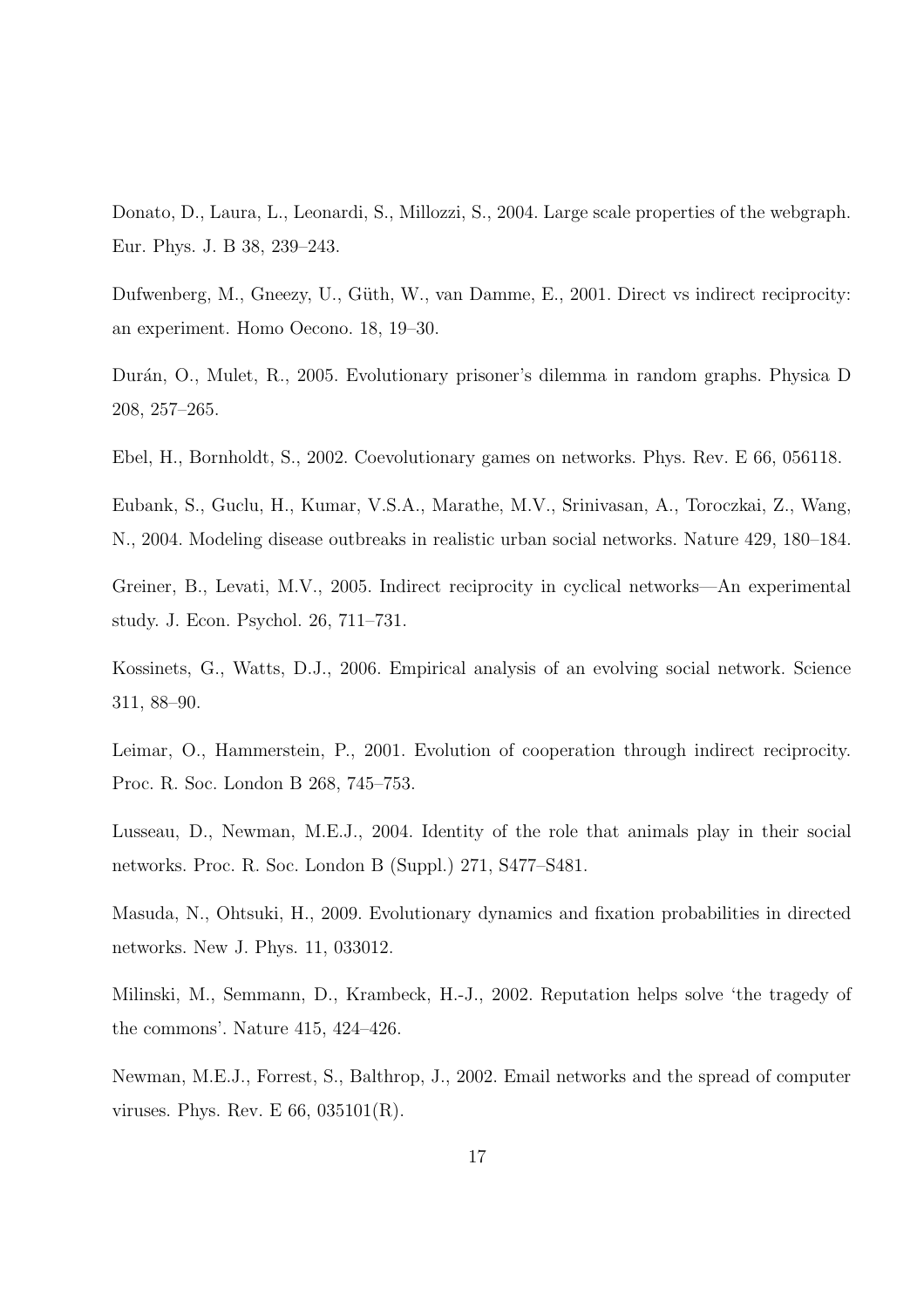Newman, M.E.J., 2003. The structure and function of complex networks. SIAM Rev. 45, 167–256.

Newman, M.E.J., 2005. A measure of betweenness centrality based on random walks. Soc. Netw. 27, 39–54.

Noh, J.D., Rieger, H., 2004. Random walks on complex networks. Phys. Rev. Lett. 92, 118701.

Nowak, M.A., May, R.M., 1992. Evolutionary games and spatial chaos. Nature 359, 826–829.

Nowak, M.A., Sigmund, K., 1998a. Evolution of indirect reciprocity by image scoring. Nature 393, 573–577.

Nowak, M.A., Sigmund, K., 1998b. The dynamics of indirect reciprocity. J. Theor. Biol. 194, 561–574.

Nowak, M.A., Sigmund, K., 2005. Evolution of indirect reciprocity. Nature 437, 1291–1298.

Nowak, M.A., Roch, S., 2007. Upstream reciprocity and the evolution of gratitude. Proc. R. Soc. B 19, 605–609.

Ohtsuki, H., Iwasa, Y., 2004. How should we define goodness?—reputation dynamics in indirect reciprocity. J. Theor. Biol. 231, 107–120.

Ohtsuki, H., Iwasa, Y., 2006. The leading eight: social norms that can maintain cooperation by indirect reciprocity. J. Theor. Biol. 239, 435–444.

Onnela, J.-P., Saramäki, J., Hyvönen, J., Szabó, G., Lazer, D., Kaski, K., Kertész, J., Barabási, A.-L., 2007. Structure and tie strengths in mobile communication networks. Proc. Natl. Acad. Sci. USA 104, 7332–7336.

Pfeiffer, T., Rutte, C., Killingback, T., Taborsky, M., Bonhoeffer, S., 2005. Evolution of cooperation by generalized reciprocity. Proc. R. Soc. B 272, 1115–1120.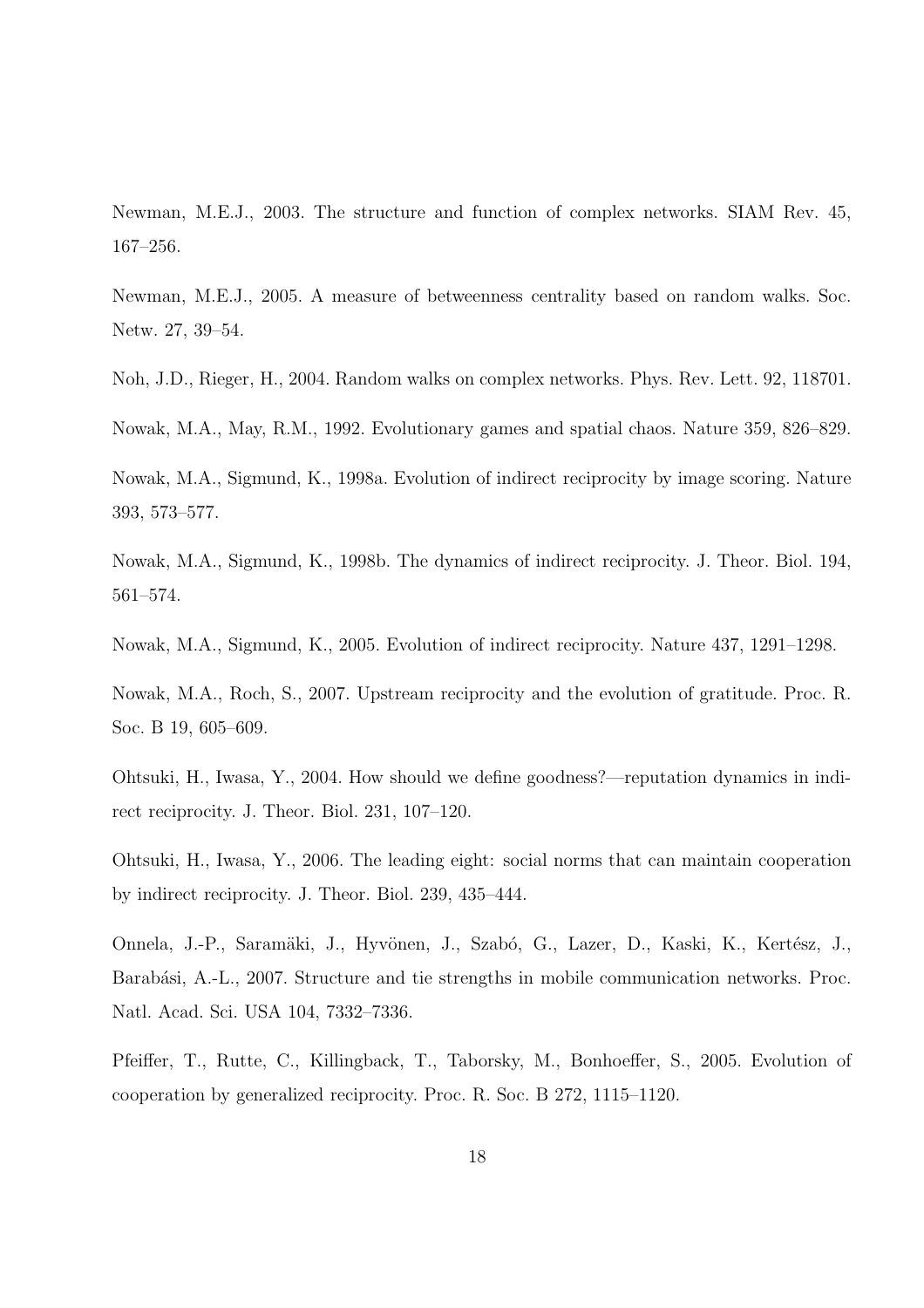Rutte, C., Taborsky, M., 2007. Generalized reciprocity in rats. PLoS Biol. 5, e196.

Santos, F.C., Pacheco, J.M., 2005. Scale-free networks provide a unifying framework for the emergence of cooperation. Phys. Rev. Lett. 95, 098104.

Santos, F.C., Pacheco, J.M., Lenaerts, T., 2006. Evolutionary dynamics of social dilemmas in structured heterogeneous populations. Proc. Natl. Acad. Sci. U.S.A. 103, 3490–3494.

Santos, F.C., Pacheco, J.M., 2006. A new route to the evolution of cooperation. J. Evol. Biol. 19, 726–733.

Stanca, L., 2009. Measuring indirect reciprocity: whose back do we scratch? J. Econ. Psychol. 30, 190–202.

Tomassini, M., Pestelacci, E., and Luthi, L., 2007. Social dilemmas and cooperation in complex networks. Int. J. Mod. Phys. C 18, 1173–1185.

Wedekind, C., Milinski, M., 2000. Cooperation through image scoring in humans. Science 288, 850–852.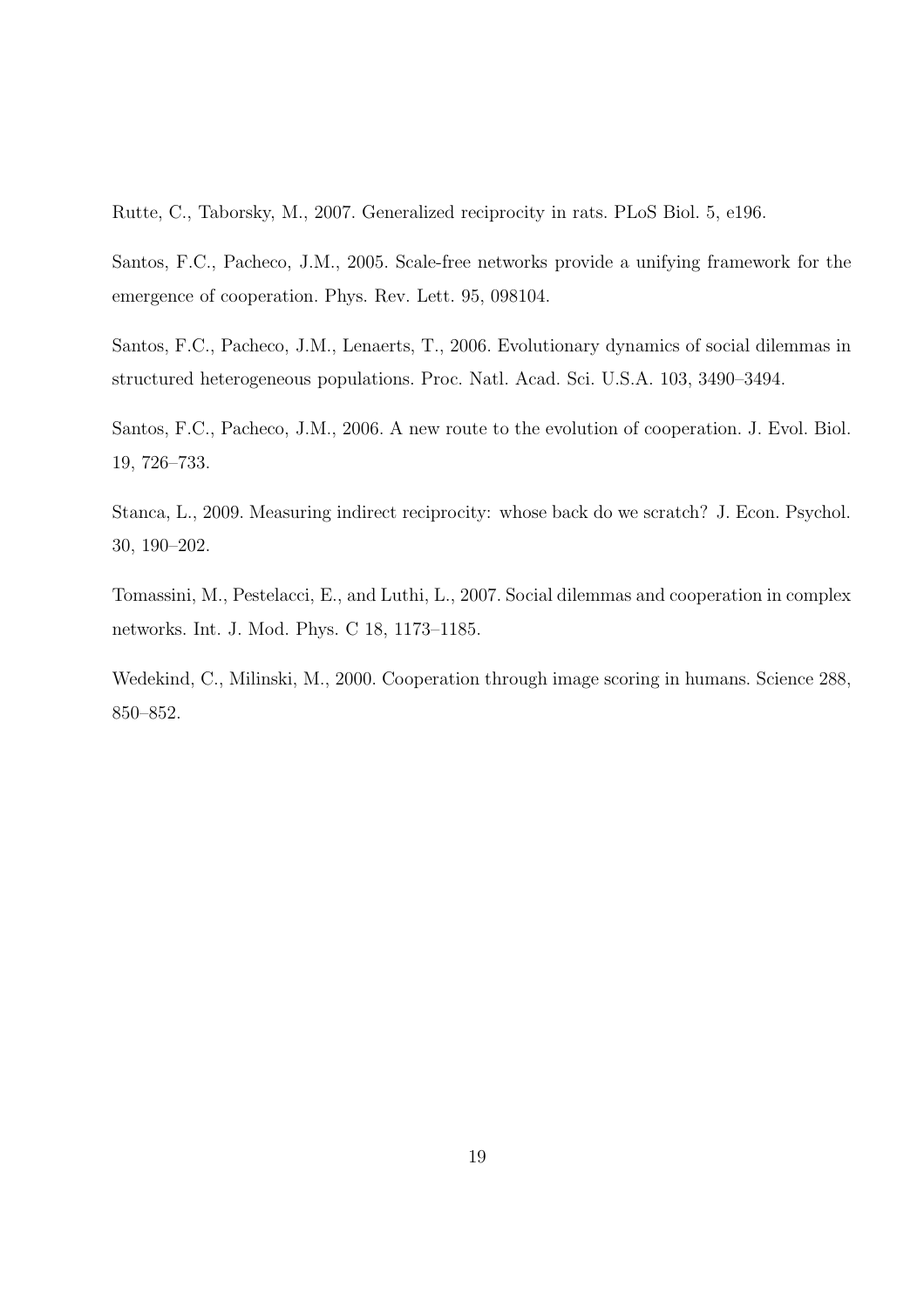

Figure 1: Architecture of networks. (A) Scale-free network, (B) regular random graph, (C) square lattice, (D) extended cycle, and (E) cycle.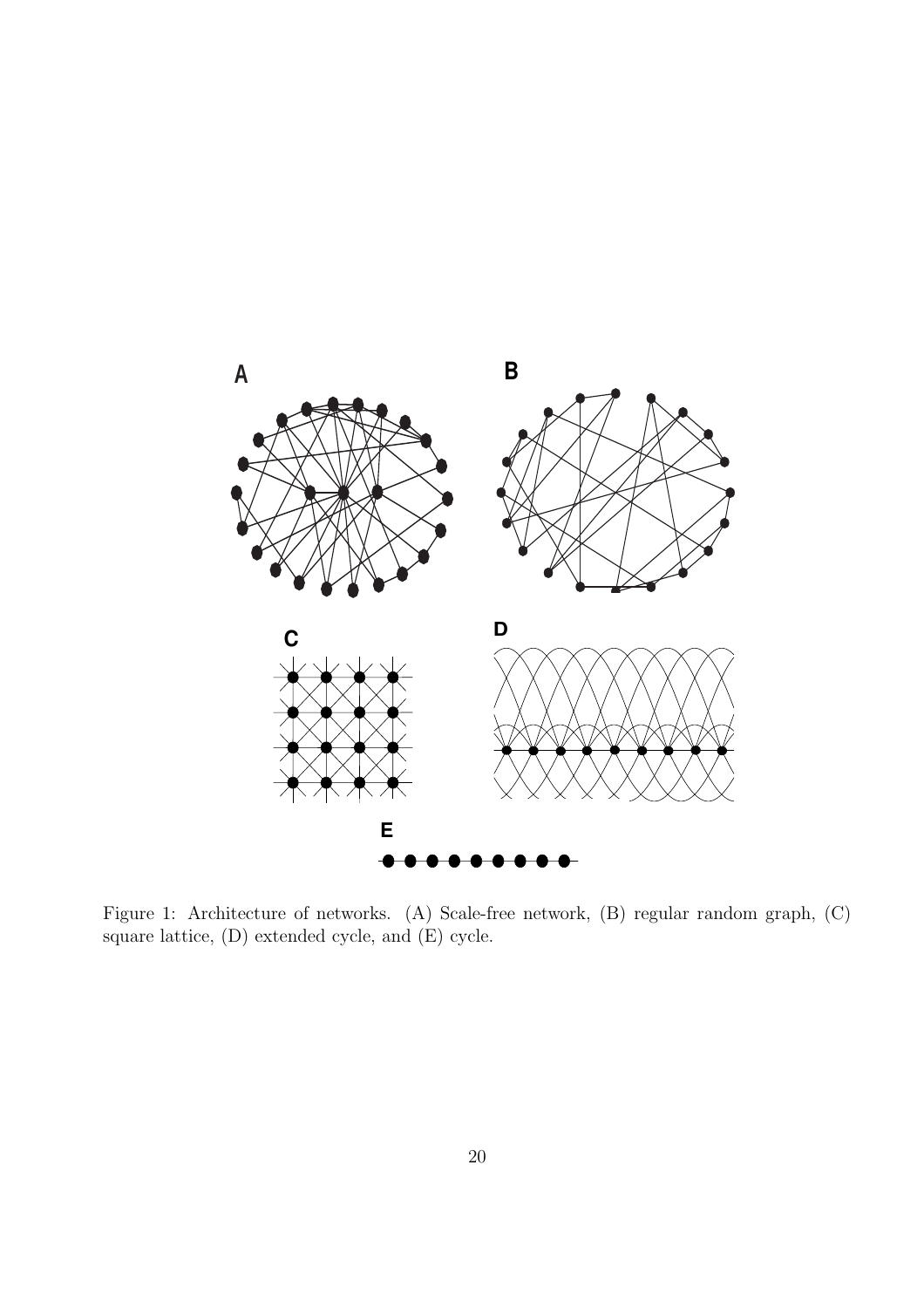

<span id="page-20-0"></span>Figure 2: Payoff per round for each strategy as a function of degree at (A)  $t = 0$ , (B)  $t = 200$ , (C)  $t = 800$ , and (D)  $t = 2400$ . (E) Time course of mean degree for GC and CD. (F) Time course of average payoff for GC and CD.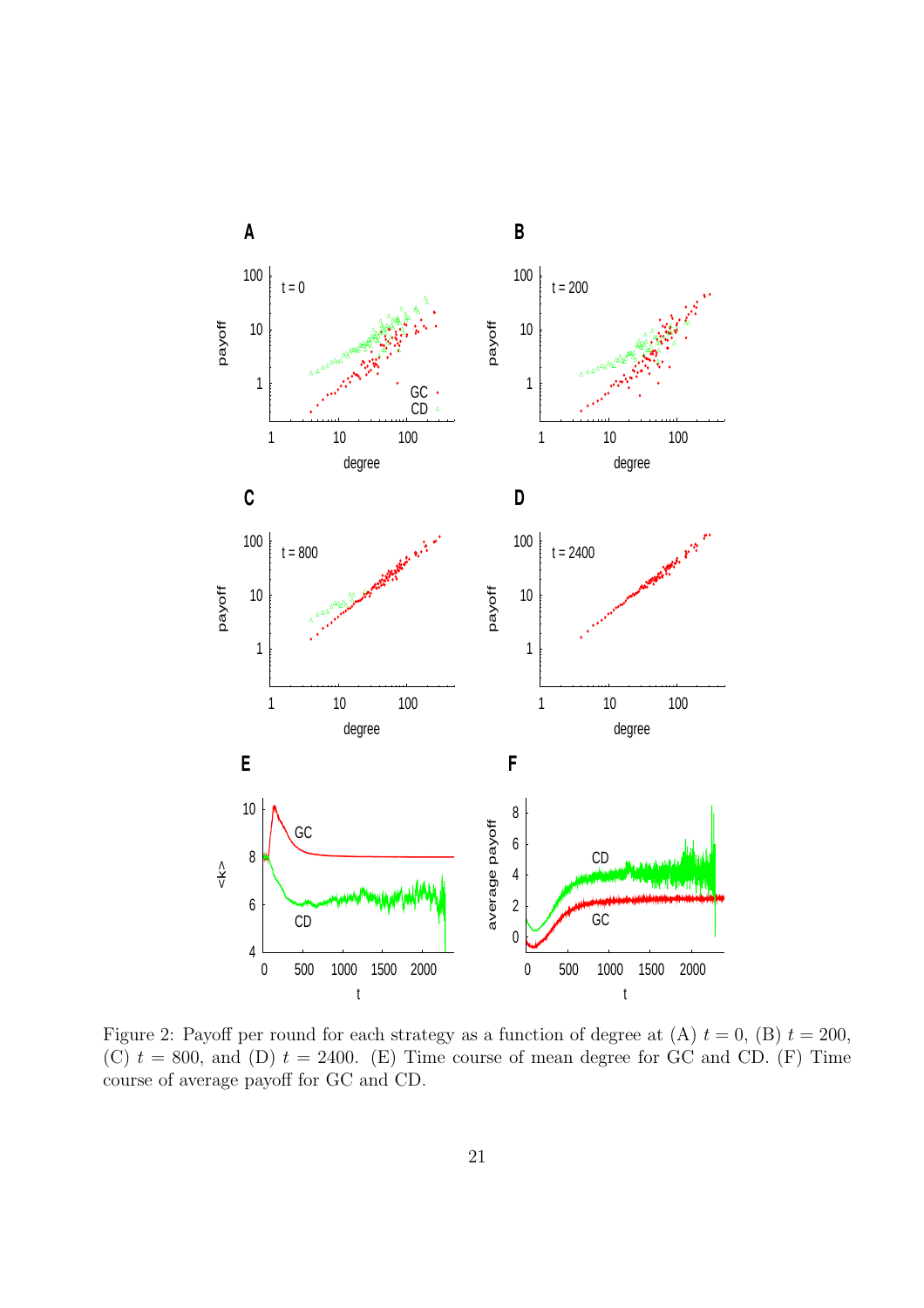

<span id="page-21-0"></span>Figure 3: Final fractions of GC in various networks when players initially adopt either GC or CD.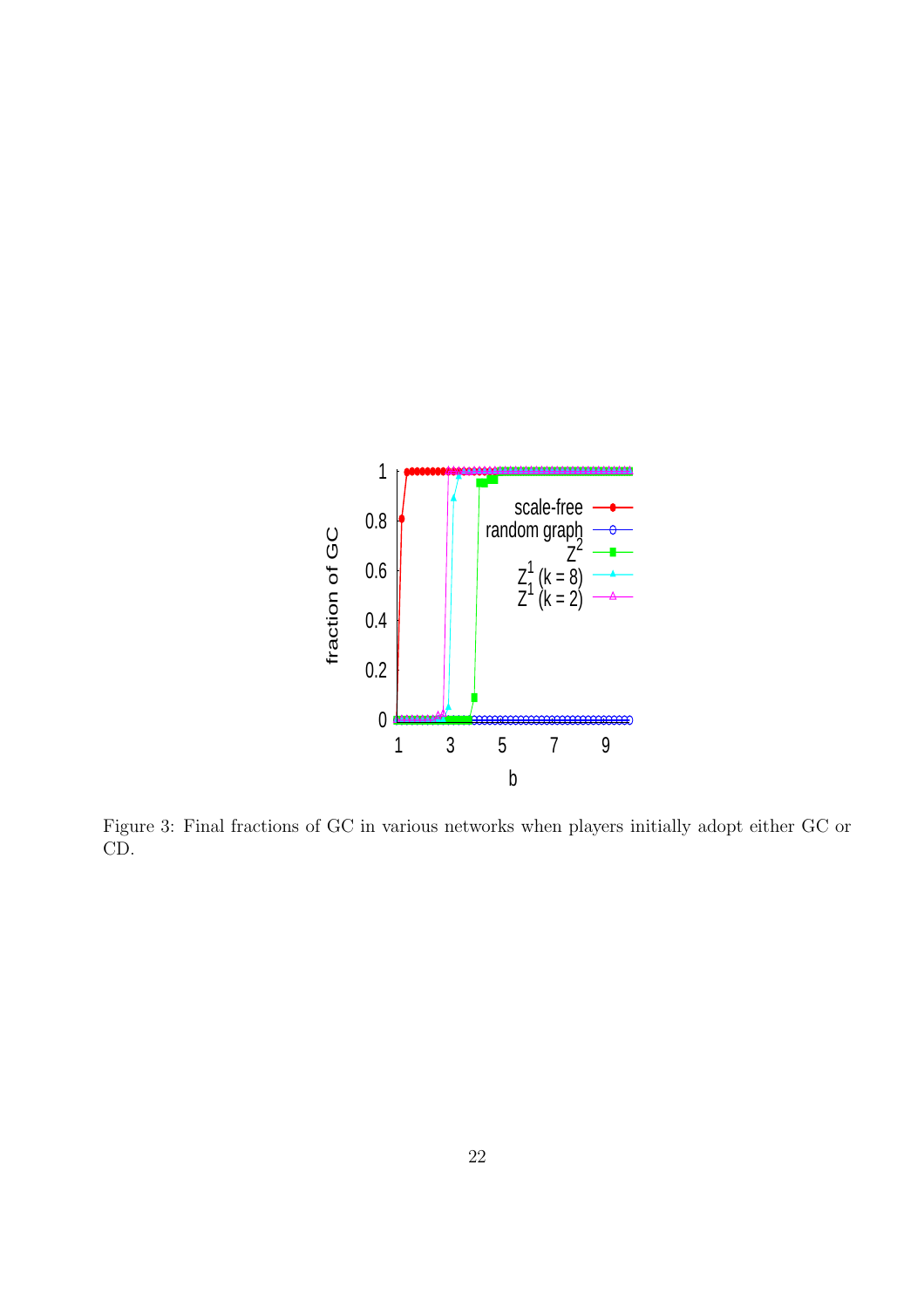

<span id="page-22-0"></span>Figure 4: Final fractions of GC in various networks when players initially adopt either GC or CC.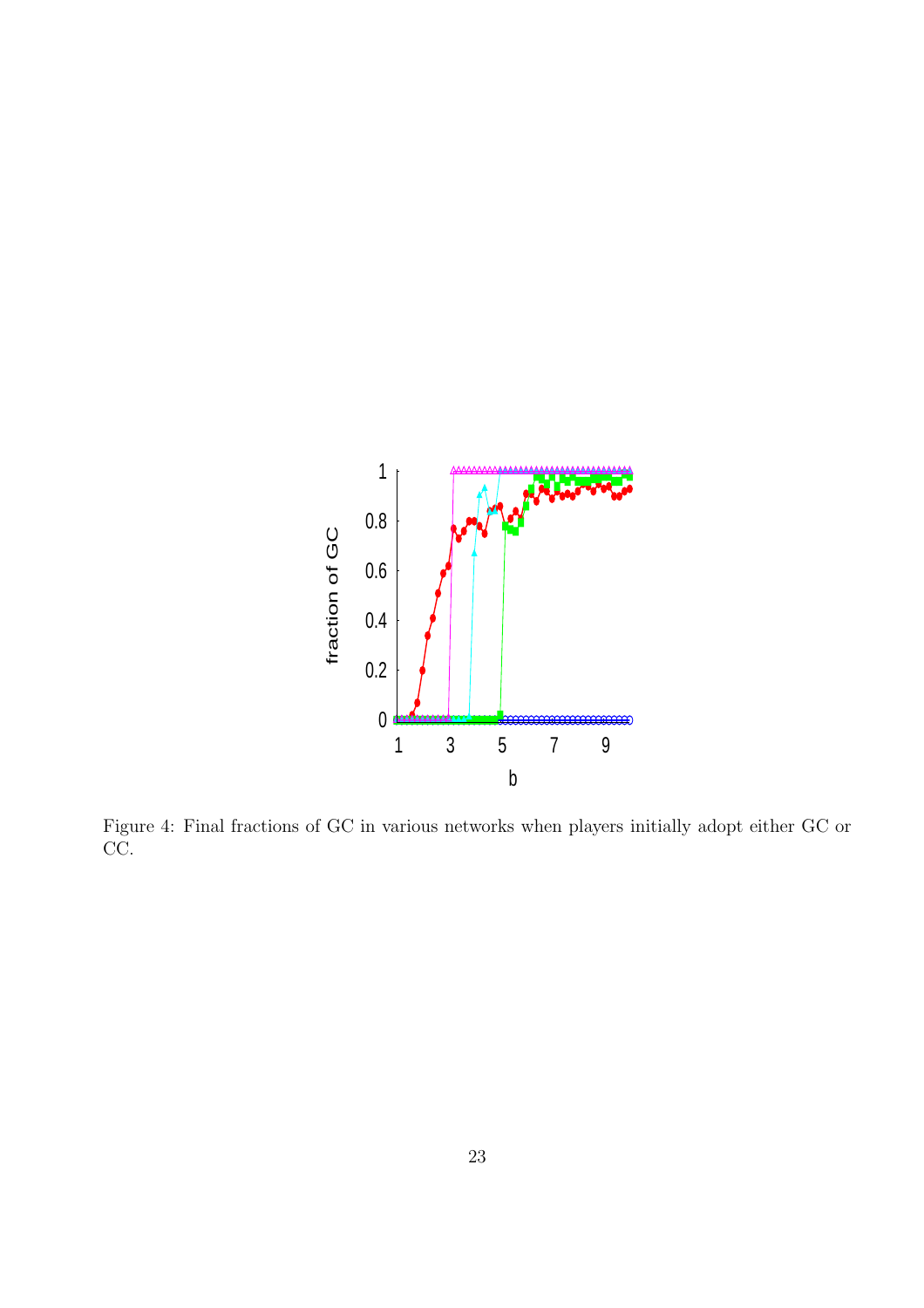

<span id="page-23-0"></span>Figure 5: Final fractions of GC in various networks when players initially adopt either GC or PO.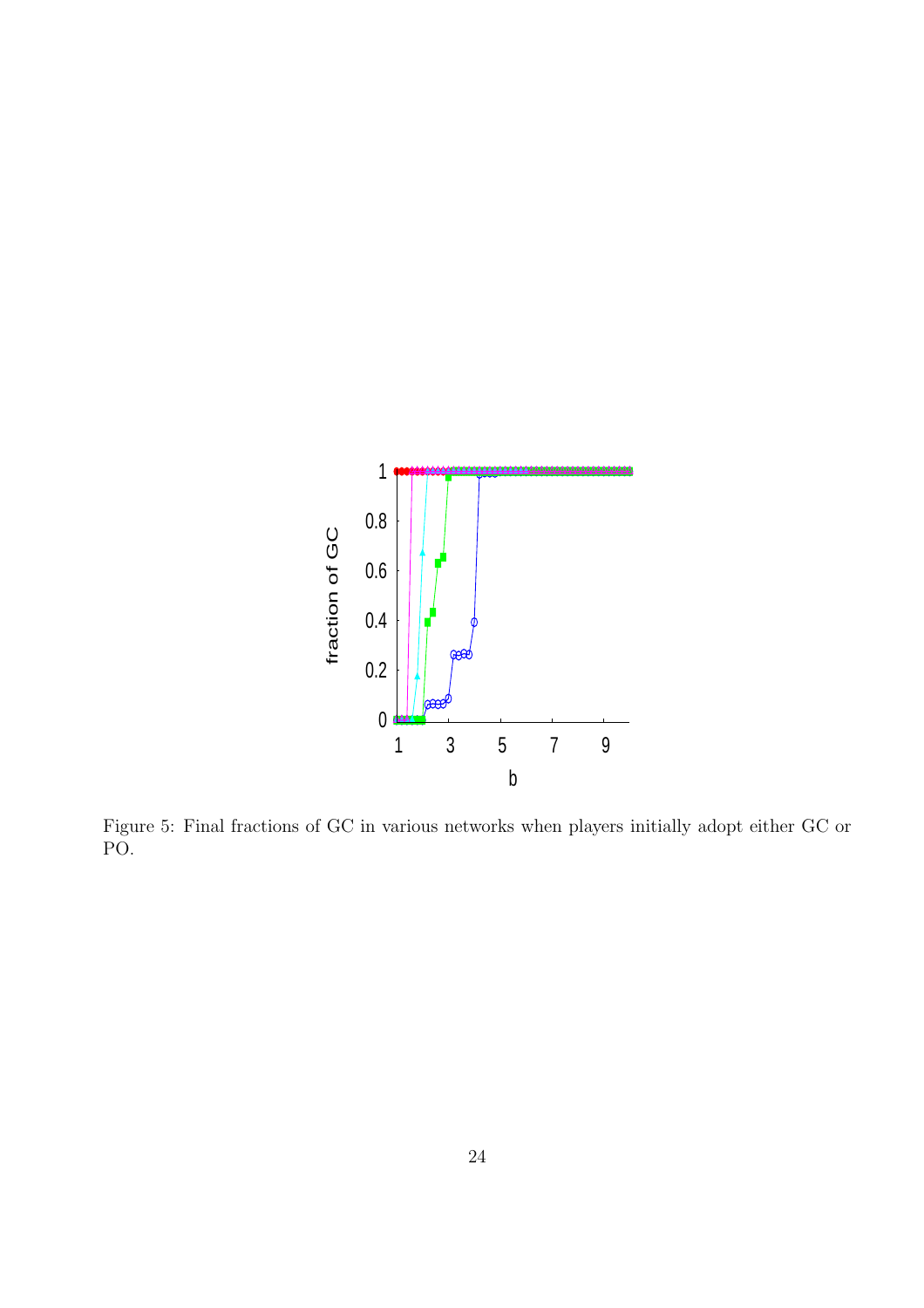

<span id="page-24-0"></span>Figure 6: Final fractions of four strategies when players initially adopt either GC, CD, CC, or PO in (A) scale-free network, (B) regular random graph, (C) square lattice, (D) extended cycle, and (E) cycle